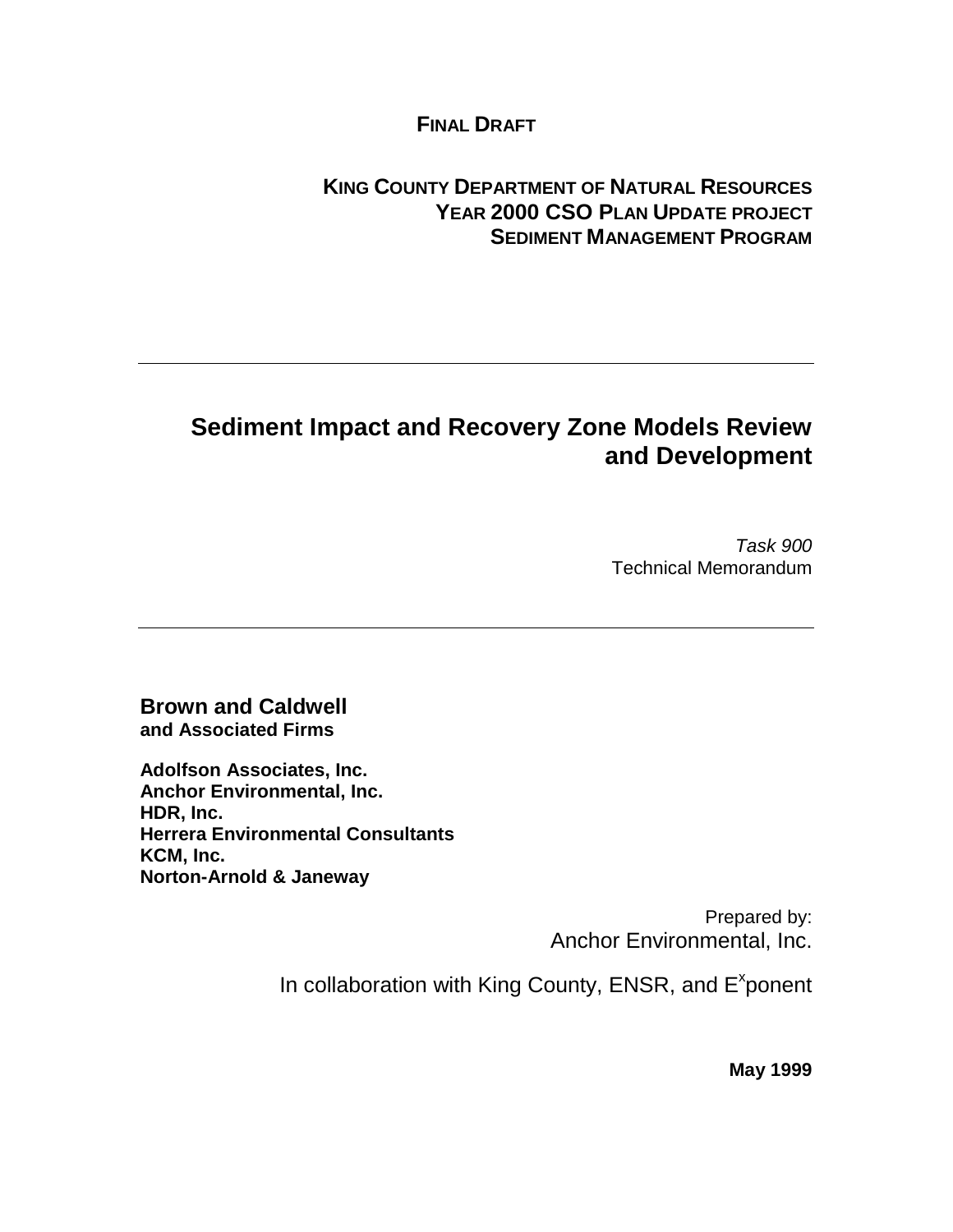## **CONTENTS**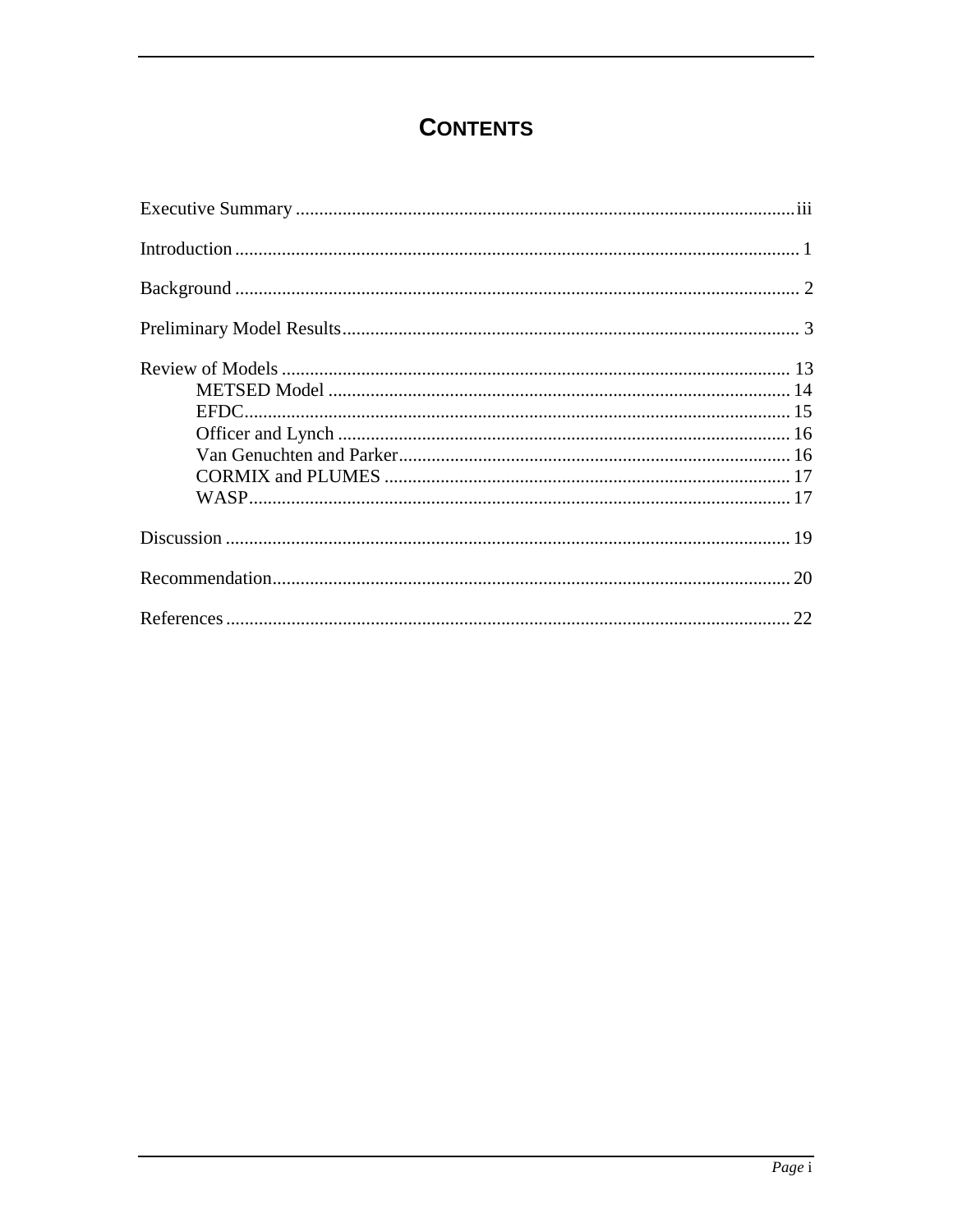## **Tables**

| Table 1. | Far-field Contaminant Concentrations of Suspended Sediments 4 |  |
|----------|---------------------------------------------------------------|--|
| Table 2. |                                                               |  |

# **Figures**

| Figure $1(a)$ .  |                                                           |  |
|------------------|-----------------------------------------------------------|--|
| Figure $1(b)$    |                                                           |  |
| Figure $1(c)$    |                                                           |  |
| Figure $1(d)$ .  |                                                           |  |
| Figure $1(e)$ .  |                                                           |  |
| Figure 1 $(f)$ . |                                                           |  |
| Figure $1(g)$ .  |                                                           |  |
| Figure $2(a)$ .  |                                                           |  |
| Figure $2(b)$ .  |                                                           |  |
| Figure $2(c)$ .  |                                                           |  |
| Figure $2(d)$ .  | Nearfield PLUMES results: Polychlorinated biphenyls  11   |  |
| Figure $2(e)$ .  |                                                           |  |
| Figure $2(f)$ .  |                                                           |  |
| Figure 2 $(g)$ . | Nearfield PLUMES results: Bis(2-ethylhexyl) phthalate  12 |  |
| Figure 3.        |                                                           |  |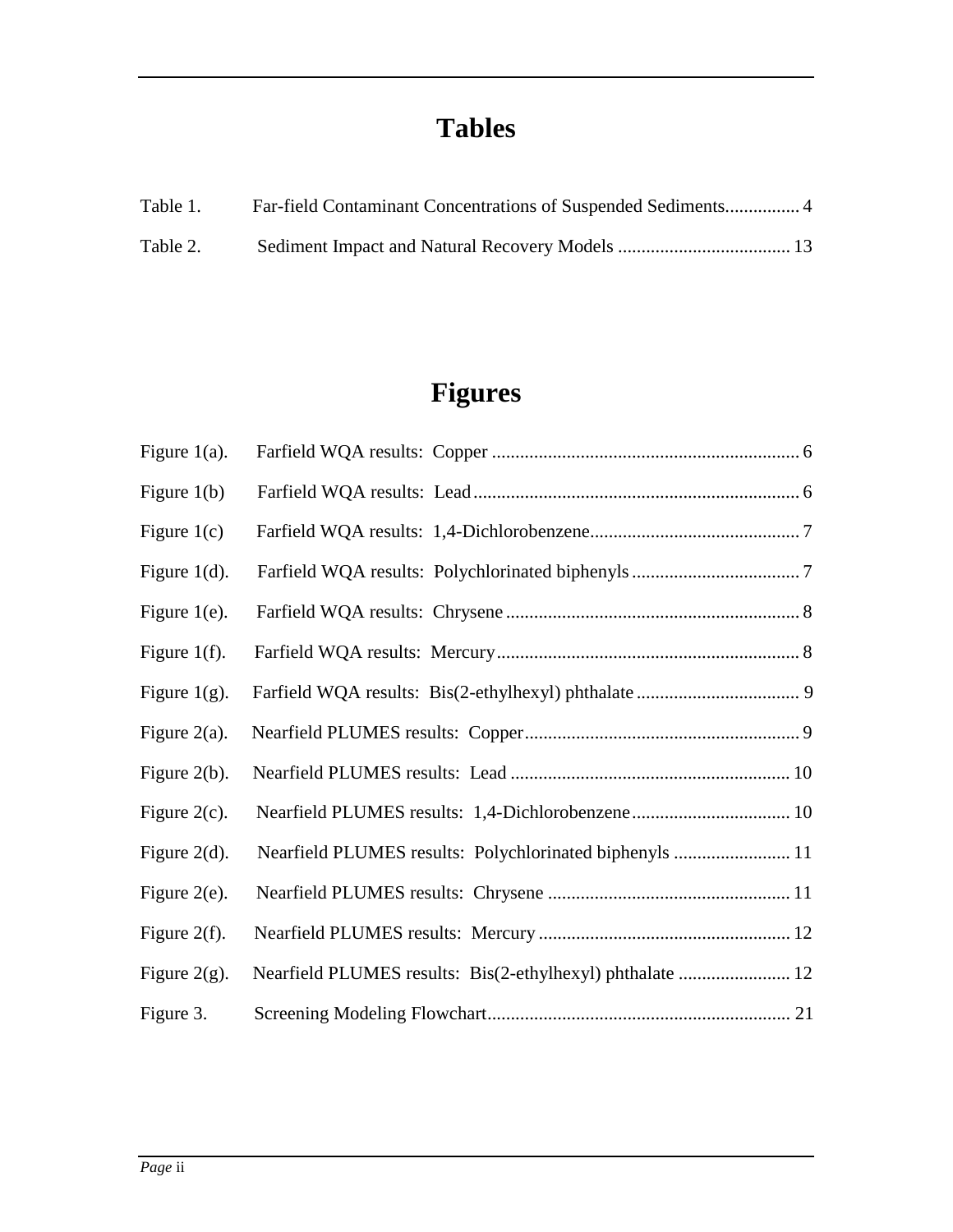### **EXECUTIVE SUMMARY**

This technical memorandum presents a review of sediment impact models used by King County, and a recommendation for a sediment impact and natural recovery model for King County's use. Models that have been used by King County include a version of SEDCAM (called METSED), PLUMES, and the Environmental Fluid Dynamics Code (EFDC) model, also referred to as the WQA model. Additional models that have been evaluated include CORMIX, Officer and Lynch, van Genuchten and Parker, and WASP.

For the County's Sediment Management Program, a combination of near-field and farfield models is recommended. Models that are currently used by the County are recommended, such as PLUMES for the near field and EFDC for the far field. The level of detail/degree of refinement to the existing PLUMES/EFDC models would be dependent on the resolution to which the contamination needs to be modeled. A flow chart describing the screening level modeling and subsequent refinements is included in Figure 3.

To provide some perspective on local source control characteristics and an overall view of the sediment impact modeling capabilities, King County provided results for the EFCD (far-field) and PLUMES (near-field) modeling conducted for the seven CSO sites. The preliminary far-field results suggest that regional discharges to the vicinity of the seven CSO sites are largely controlled. The near-field results suggest a potential for localized recontamination; this may need to be investigated further with model refinements.

The County provided reports describing the METSED and EFDC models that have been used to date. The METSED model is appropriate for an initial indication of whether CSO discharges may result in sediment contamination. However, as a stand-alone model, METSED cannot provide spatial resolution of the contamination area or the sediment impact zone. The EFDC model can be used to delineate the areal extent of sediment contamination and can include the effect of multiple discharges. However, the configuration that is currently used by the County would be computer resource intensive to model the spatial footprint of contamination of all the CSO sites.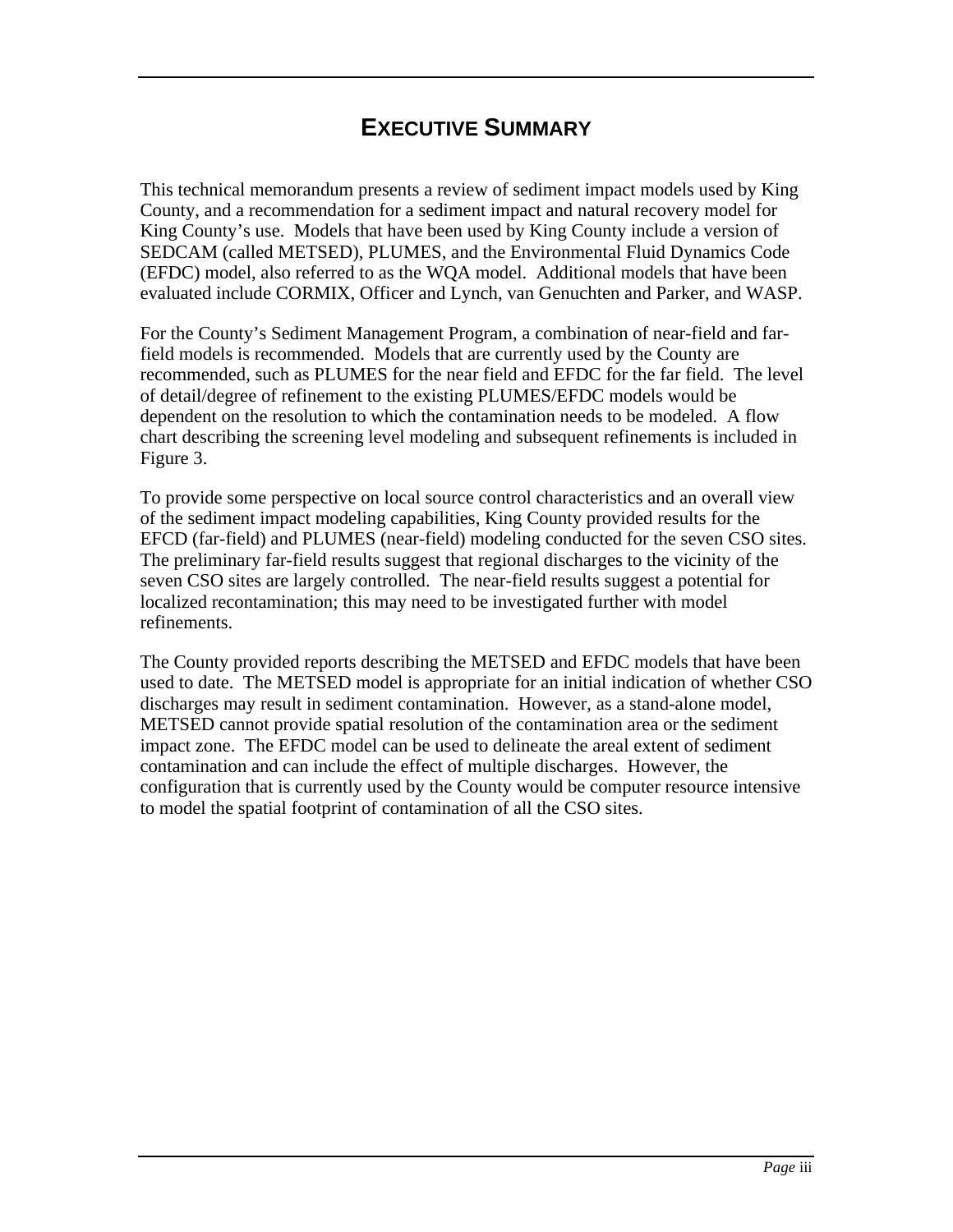#### **INTRODUCTION**

King County recently contracted with Brown & Caldwell and its subconsultants (Herrera Environmental Consultants and Anchor Environmental) to develop a Sediment Management Plan (SMP) for King County's Combined Sewer Overflow (CSO) Program. One of the initial tasks (Task 900) of this effort is to review sediment impact and natural recovery models that have been developed for the study area and recommend a model for King County's use. The study area consists of the regions near 7 CSO outfalls, located in the Duwamish River and Elliott Bay near Brandon Street, Chelan Street, Denny Way (nearshore and offshore), Duwamish/Diagonal, Hanford Street, King Street, and Lander Street.

This technical memorandum presents a recommendation for a model to be used by the County to address sediment contamination in the study area. Several models that have been developed and used by the County for this purpose have been reviewed, and additional models that have been used in the region are briefly discussed. A recommendation for a sediment impact and natural recovery model for the study area is provided at the end of this document.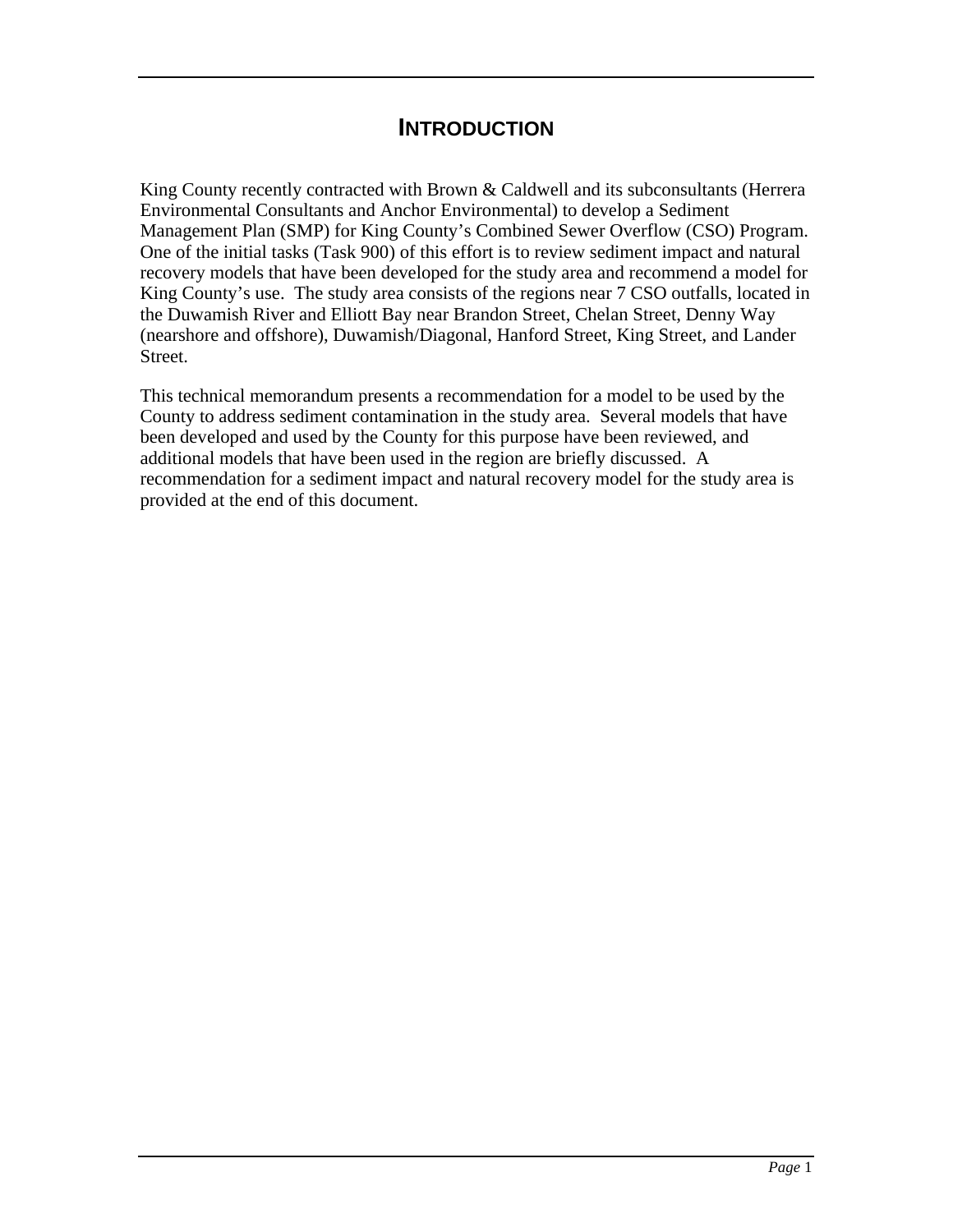#### **BACKGROUND**

Regulation of sediment contamination in the marine environment of Washington state typically falls under the authority of the Department of Ecology. The Sediment Management Standards (SMS) establish Sediment Quality Standards (SQS) for the longterm goals of contaminated sediments. When sediments with contaminant concentrations above the SQS are left in place, a sediment recovery zone may be appropriate if the sediments can be shown to recover naturally.

The SMS indicates a sediment impact zone (SIZ) may be granted for an authorized or permitted discharge that results in sediment contaminant concentrations that exceed the sediment quality standards after compliance with SIZ discharge requirements can be demonstrated. A sediment recovery zone is an area where the contaminant concentrations currently exceed sediment quality standards as a result of historical discharges, but is expected to be reduced to below these criteria as a result of natural processes.

Sediment impact zone modeling assists in evaluating the effect of continuing discharges on sediment quality. The predominant physical processes include momentum of the discharge, buoyancy effects, hydrodynamics, particle dynamics, background loading of suspended particles, partitioning equilibria, and sediment deposition, erosion, and transport.

To model the natural recovery of sediments, the predominant physical processes need to be included. Additionally, the sources of contamination need to be properly identified and represented. Recovery of the sediments results from natural and anthropogenic factors. Natural processes include the deposition of clean sediment over impacted sediment, chemical and biological degradation of contaminants within the sediment, dilution of contaminated sediment by mixing processes, and transport of impacted sediment out of the area. Anthropogenic processes include improved management practices (e.g., source controls) and the removal of "hotspot" sediments from the area to reduce the contaminant available for transport and/or mixing.

Additionally, the SMS requires that recontamination modeling be performed to verify that contaminant sources have been controlled sufficiently to prevent recontamination of the remediation area. The modeling should determine whether the sediment concentrations would exceed the SQS or CSL within a 10-year time frame.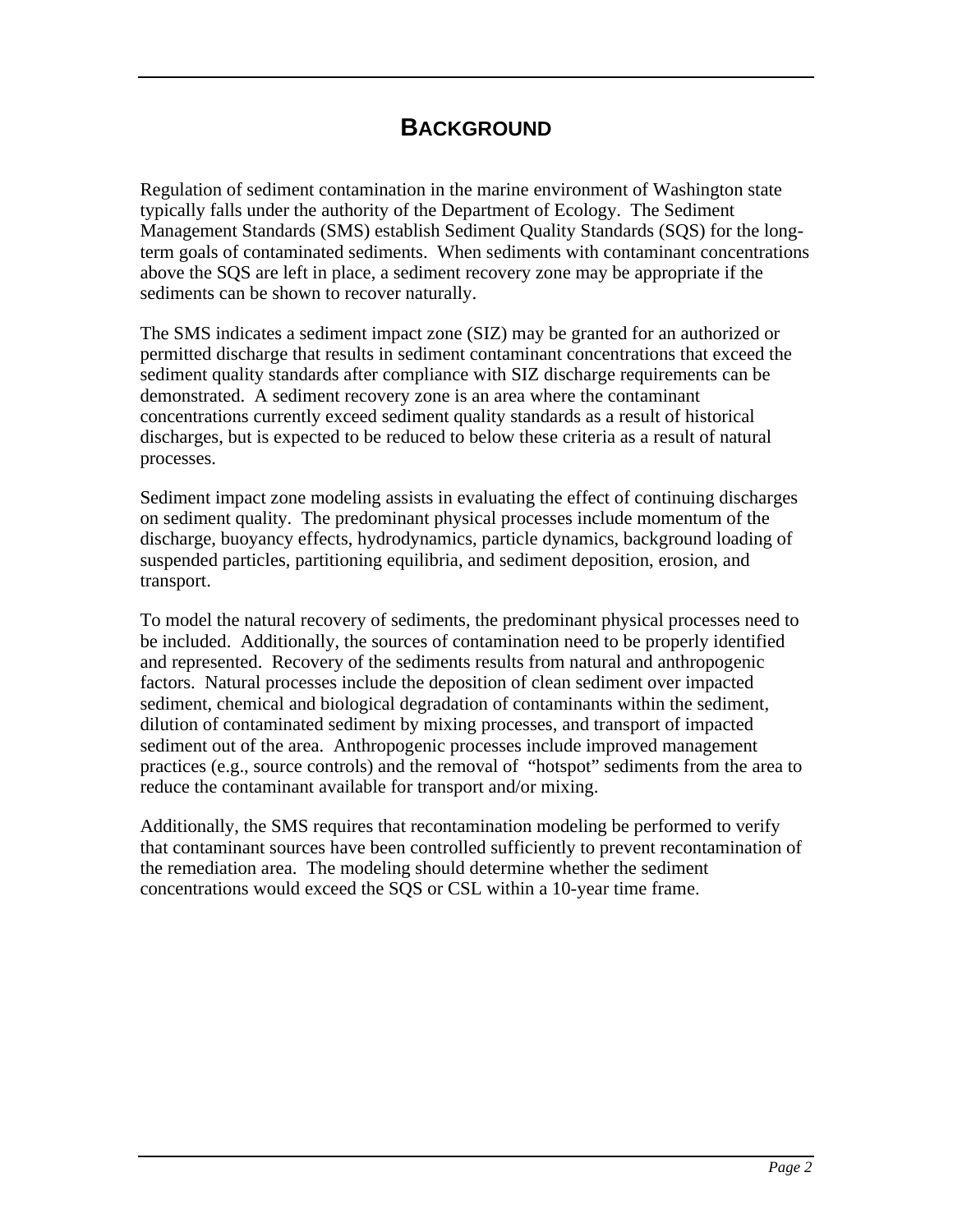#### **PRELIMINARY MODEL RESULTS**

The County provided model results for the seven CSO sites for review. Although these data were intended to assist in the sediment site prioritization process (Task 1100/1200), the results are included and briefly discussed below to provide some perspective on local source control characteristics and an overall view of the sediment impact modeling capabilities. Documentation for the County's model and results is provided in the Combined Sewer Overflow Water Quality Assessment for the Duwamish River and Elliott Bay (Duwamish River and Elliott Bay Water Quality Assessment Team 1998).

The County ran the EFDC (Environmental Fluid Dynamics Model) model and the PLUMES model for a 10-year period to simulate existing contaminant release loadings. These models are described in more detail in the sections that follow. The EFDC model output was provided for a grid cell (measuring approximately 250 m by 50 m) located near the CSO outfall (far-field). The PLUMES model output was provided for locations approximately 1 to 15 m from each CSO outfall (near-field). Output from these models included total cohesive suspended solids, particulate fraction, and total contaminant water concentration (in the layer above the sediments). The EFDC output also included contaminant concentrations in the accumulated bed sediments. Collectively, the County refers to these models as the Water Quality Assessment (WQA) model.

As part of the model run, contaminants were assumed to partition between the dissolved phase and cohesive particulates (Duwamish River and Elliott Bay Water Quality Assessment Team 1998). Initial and input total suspended solids and contaminant concentrations were based on field measurements. CSO, stormdrain, and river loadings were based on databases for the area and output from a separate regional stormwater runoff model.

Model results for year ten of the far-field simulations included contaminant concentrations of the cohesive suspended solids following extended inputs at current source levels. This screening-level modeling provided an estimation of baseline sediment inputs to each study area. The far-field results were provided every two days for the duration of year ten.

To summarize the far-field screening-level modeling results, the mean, maximum, and minimum values for the tenth year are provided. These particulate concentration values were compared to SQS values and are listed in Table 1. For all of the CSO sites, the predicted far-field sediment particulate concentrations were below SQS chemical criteria. For contaminants with the SQS chemical criteria expressed on a total organic carbon basis (i.e. mg/kg organic carbon), the average of the organic carbon content values for that CSO area was used. Two exceptions were the Lander and King sites; the organic carbon content for Hanford was used for Lander, and a value of 1.5% was used for King.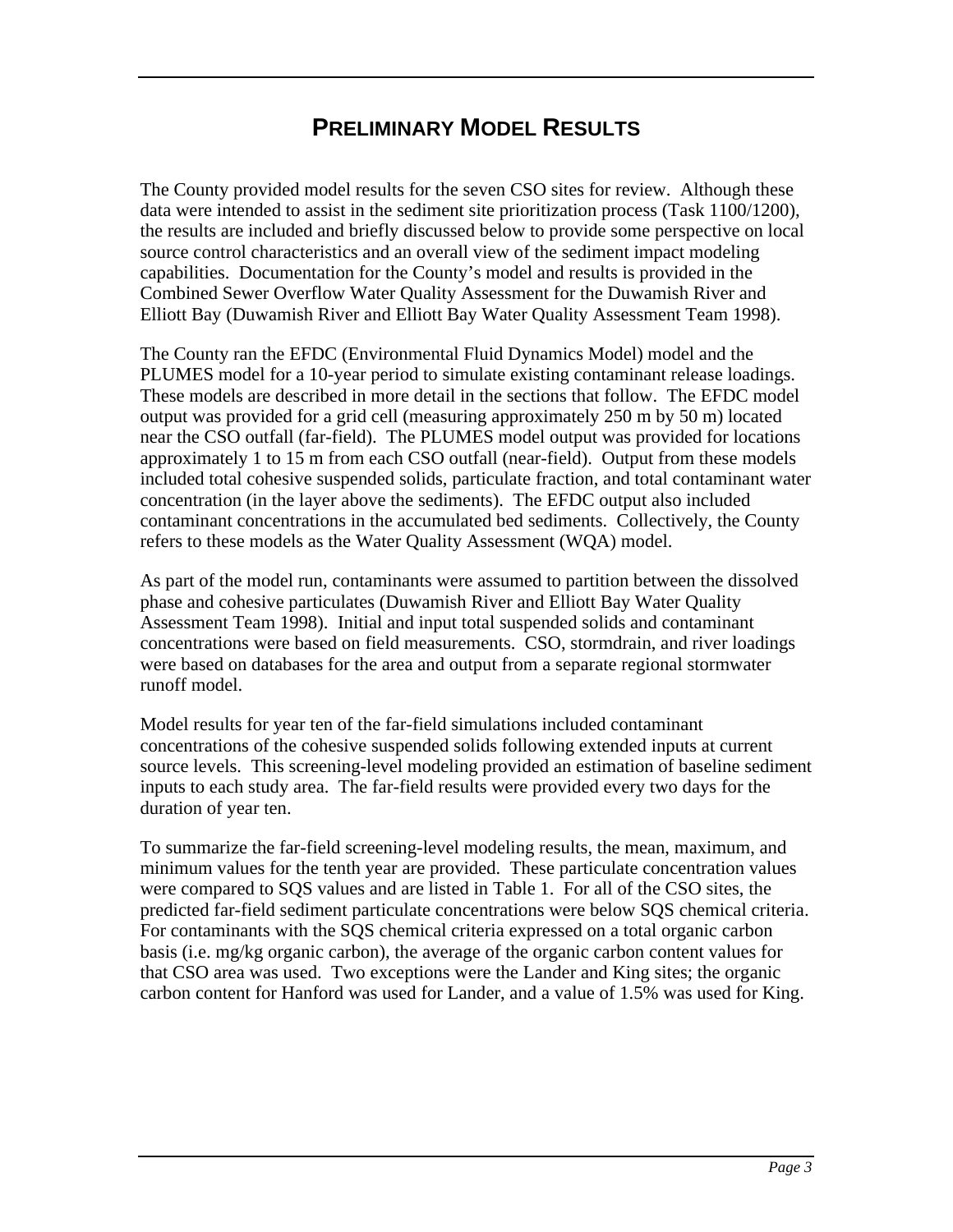|                                              |                        | <b>Duwamish</b>               |        |                                        |                            |                  | <b>Denny</b>     | <b>Denny</b>              |
|----------------------------------------------|------------------------|-------------------------------|--------|----------------------------------------|----------------------------|------------------|------------------|---------------------------|
|                                              | <b>Brandon</b>         | /Diagonal                     |        | <b>Chelan Hanford Lander</b>           |                            | <b>King</b>      |                  | <b>Offshore Nearshore</b> |
| <b>TOC</b>                                   | 2.35%                  | 3.31%                         | 1.04%  | 3.30%                                  | 3.30%                      | 1.50%            | 1.18%            | 1.18%                     |
|                                              |                        |                               |        |                                        |                            |                  |                  |                           |
|                                              |                        |                               |        | Copper (mg/kg)                         |                            |                  |                  |                           |
| Mean                                         | 27.65                  | 25.21                         | 19.89  | 21.08                                  | 20.43                      | 17.23            | 17.16            | 17.02                     |
| Max                                          | 48.76                  | 45.12                         | 38.93  | 55.29                                  | 44.49                      | 24.24            | 29.70            | 28.19                     |
| Min                                          | 17.69                  | 15.99                         | 11.01  | 12.82                                  | 12.76                      | 9.27             | 9.51             | 9.41                      |
|                                              | SQS, $CSL = 390$ mg/kg |                               |        |                                        |                            |                  |                  |                           |
|                                              |                        |                               |        |                                        |                            |                  |                  |                           |
|                                              |                        |                               |        | Lead (mg/kg)                           |                            |                  |                  |                           |
| Mean                                         | 11.41                  | $10.00\,$                     | 5.76   | 7.68                                   | 6.72                       | 3.62             | 3.36             | 3.24                      |
| Max                                          | 32.19                  | 24.42                         | 18.35  | 49.79                                  | 34.31                      | 6.85             | 6.08             | 6.43                      |
| Min                                          | 4.56                   | 3.79                          | 2.17   | 2.78                                   | 2.74                       | 1.96             | 1.29             | 1.35                      |
| $\overline{\text{CS}}$ L = 530 mg/kg         |                        | $SQS = 450$ mg/kg             |        |                                        |                            |                  |                  |                           |
|                                              |                        |                               |        |                                        |                            |                  |                  |                           |
|                                              |                        |                               |        | 1,4-Dichlorobenzene (mg/kg OC)         |                            |                  |                  |                           |
| Mean                                         | 0.0060                 | 0.0035                        | 0.0037 | 0.0031                                 | 0.0025                     | 0.0012           | 0.0009           | 0.0009                    |
| Max                                          | 0.0189                 | 0.0146                        | 0.0123 | 0.0260                                 | 0.0283                     | 0.0031           | 0.0032           | 0.0031                    |
| Min                                          | 0.0028                 | 0.0013                        | 0.0010 | 0.0013                                 | 0.0008                     | 0.0005           | 0.0003           | 0.0003                    |
| $\overline{\text{CSL}} = 9 \text{ mg/kg OC}$ |                        | $SQS = 3.1$ mg/kg OC          |        |                                        |                            |                  |                  |                           |
|                                              |                        |                               |        |                                        |                            |                  |                  |                           |
|                                              |                        |                               |        | Polychlorinated biphenyls (mg/kg OC)   |                            |                  |                  |                           |
| Mean                                         | 0.0013                 | 0.0009                        | 0.0012 | 0.0003                                 | 0.0002                     | 0.0003           | 0.0002           | 0.0002                    |
| Max<br>Min                                   | 0.0128<br>0.0002       | 0.0085                        | 0.0091 | 0.0021<br>0.0001                       | 0.0026<br>0.0001           | 0.0013<br>0.0001 | 0.0018<br>0.0001 | 0.0017                    |
| $CSL = 65$ mg/kg OC                          |                        | 0.0001<br>$SQS = 12$ mg/kg OC | 0.0002 |                                        |                            |                  |                  | 0.0001                    |
|                                              |                        |                               |        |                                        |                            |                  |                  |                           |
|                                              |                        |                               |        | Chrysene (mg/kg OC)                    |                            |                  |                  |                           |
| Mean                                         | 0.0546                 | 0.0456                        | 0.0313 | 0.0507                                 | 0.0227                     | 0.0012           | 0.0010           | 0.0010                    |
| Max                                          | 0.5157                 | 0.3887                        | 0.6109 | 0.6618                                 | 0.5209                     | 0.0087           | 0.0208           | 0.0155                    |
| Min                                          | 0.0171                 | 0.0168                        | 0.0028 | 0.0070                                 | 0.0029                     | 0.0003           | 0.0000           | 0.0000                    |
| $CSL = 460$ mg/kg OC                         |                        | $SQS = 110$ mg/kg OC          |        |                                        |                            |                  |                  |                           |
|                                              |                        |                               |        |                                        |                            |                  |                  |                           |
|                                              |                        |                               |        | Mercury (mg/kg)                        |                            |                  |                  |                           |
| Mean                                         | 0.0004                 | 0.0004                        | 0.0004 |                                        | $0.0004$ 0.0004            | 0.0004           | 0.0004           | 0.0004                    |
| Max                                          | 0.0006                 | 0.0006                        | 0.0004 |                                        | $0.0009$ $0.0009$ $0.0004$ |                  | 0.0004           | 0.0004                    |
| Min                                          | 0.0004                 | 0.0004                        | 0.0004 | 0.0004                                 | 0.0004                     | 0.0004           | 0.0004           | 0.0004                    |
| $CSL = 0.59$ mg/kg                           |                        | $SQS = 0.41$ mg/kg            |        |                                        |                            |                  |                  |                           |
|                                              |                        |                               |        |                                        |                            |                  |                  |                           |
|                                              |                        |                               |        | Bis(2-ethylhexyl) phthalate (mg/kg OC) |                            |                  |                  |                           |
| Mean                                         | 14.63                  | 9.86                          | 27.74  | 9.72                                   | 9.36                       | 18.22            | 23.83            | 23.75                     |
| Max                                          | 24.00                  | 19.95                         | 34.67  | 27.18                                  | 27.98                      | 19.66            | 25.59            | 25.34                     |
| Min                                          | 13.02                  | 8.77                          | 25.79  | 8.31                                   | 8.27                       | 16.33            | 21.68            | 21.31                     |
| $CSL = 78$ mg/kg OC                          |                        | $SQS = 47$ mg/kg OC           |        |                                        |                            |                  |                  |                           |
|                                              |                        |                               |        |                                        |                            |                  |                  |                           |

#### **Table 1. Far-field Contaminant Concentrations of Suspended Sediments.**

NOTES:

CSL = Cleanup Screening Level

SQS = Sediment Quality Standard

OC = Organic Carbon

TOC = Total Organic Carbon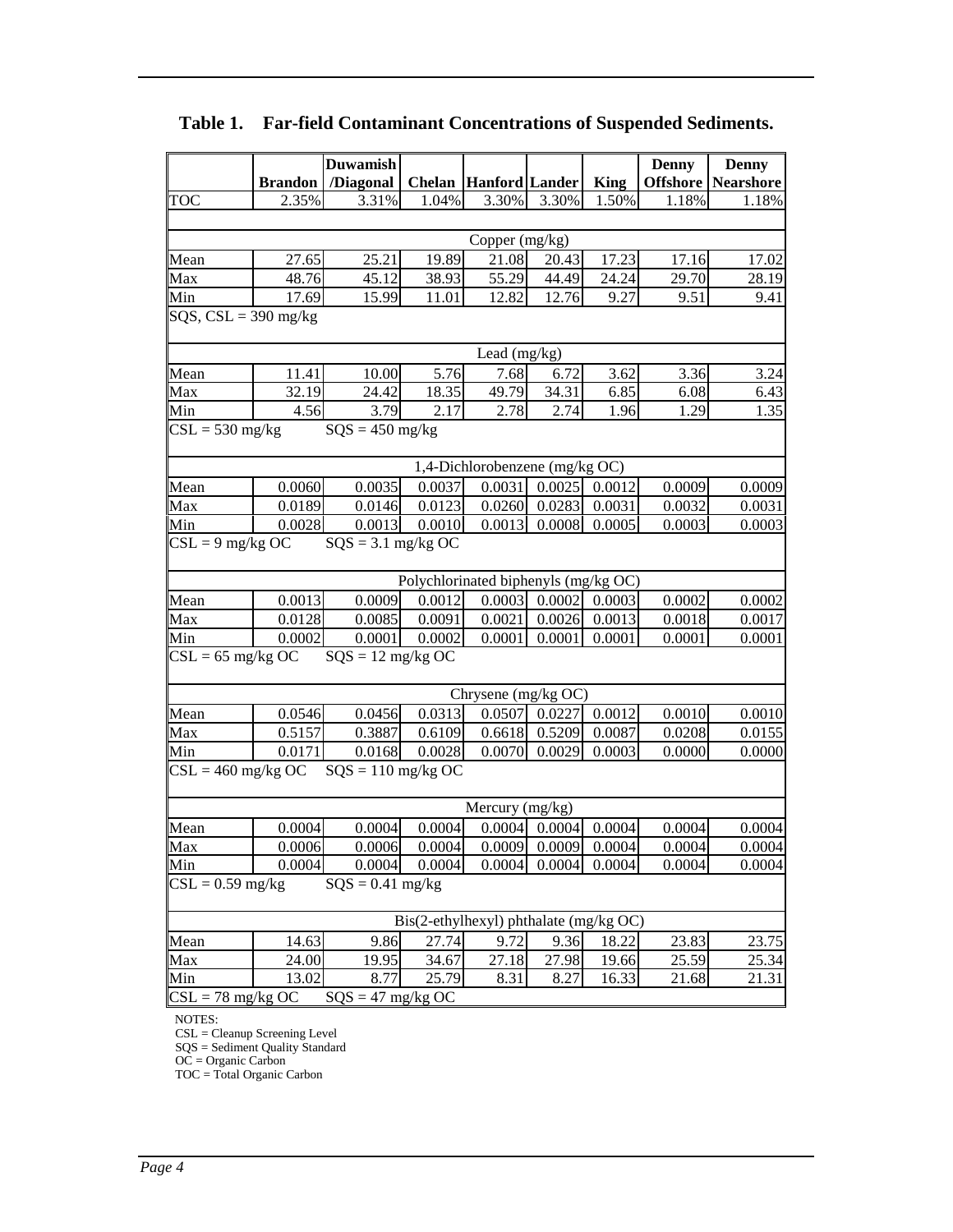The year ten far-field results were also used to calculate the cumulative probabilities for the particulate contaminant concentrations. Plots of the cumulative probabilities for each contaminant are presented in Figures  $1(a)$  through  $1(g)$ . Based on these results, none of the particulate contaminant concentrations are likely to exceed the SQS criteria. These preliminary data suggest that regional discharges to the vicinity of the seven CSO sites for the listed parameters are largely controlled.

The near-field screening level model results were provided for as long as the plume did not intersect the water surface or sediment bed. With the same 10-year run conditions used with the far-field model, the near-field model provided results whenever a discharge from that particular site occurred. The near-field total water contaminant concentrations and suspended solids concentrations for a year of model output were provided. These were used to calculate the cumulative probabilities for the particulate contaminant concentrations. Plots of the cumulative probabilities for each contaminant are presented in Figures 2(a) through  $2(g)$ .

The near-field screening level results indicate that certain chemicals, particularly bis(2 ethylhexyl) phthalate, have the potential to recontaminate sediments above CSL criteria within the immediate vicinity of the outfall (i.e., model results were developed for locations within 15 m from the outfalls). Additionally, Brandon shows the possibility of exceeding the SQS and CSL for lead, and all CSO sites exhibit the probability of exceeding the SQS for chrysene. Further evaluation of the nature and extent of the prospective sediment impact zones in this case may require significant model refinements (see below).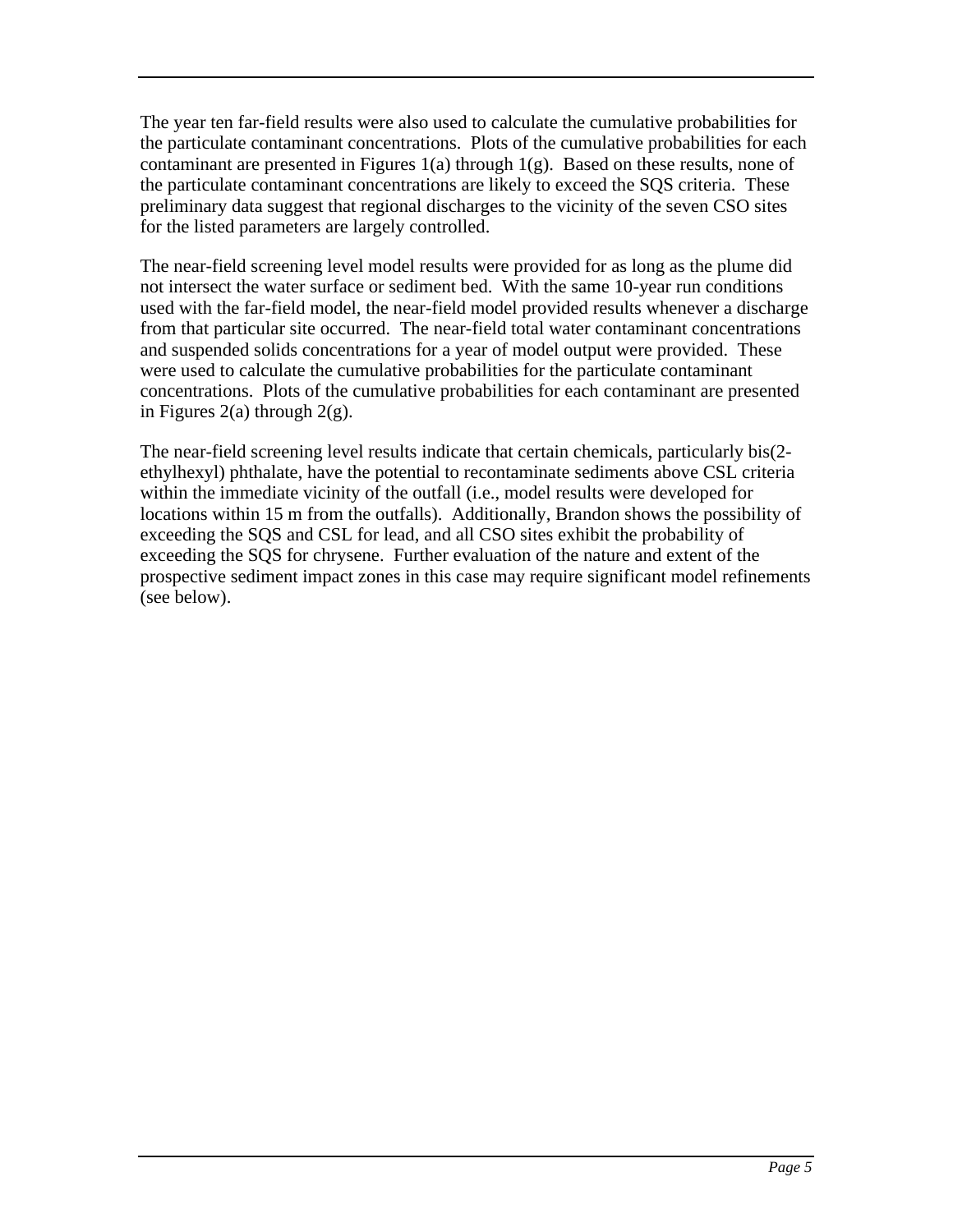

**Figure 1(a). Farfield WQA results: Copper**

**Figure 1(b). Farfield WQA results: Lead**

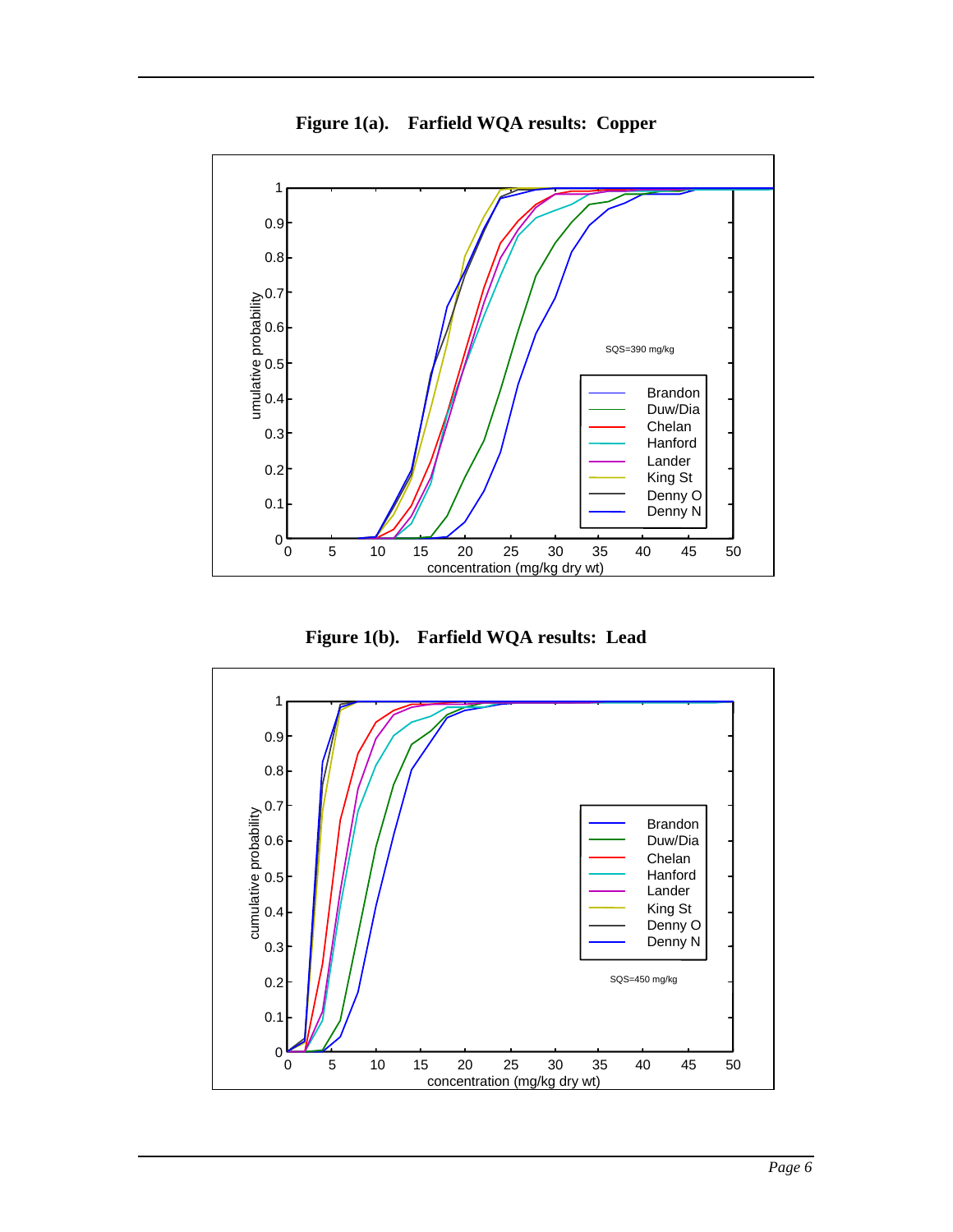

**Figure 1(c). Farfield WQA results: 1,4-Dichlorobenzene**

**Figure 1(d). Farfield WQA results: Polychlorinated biphenyls**

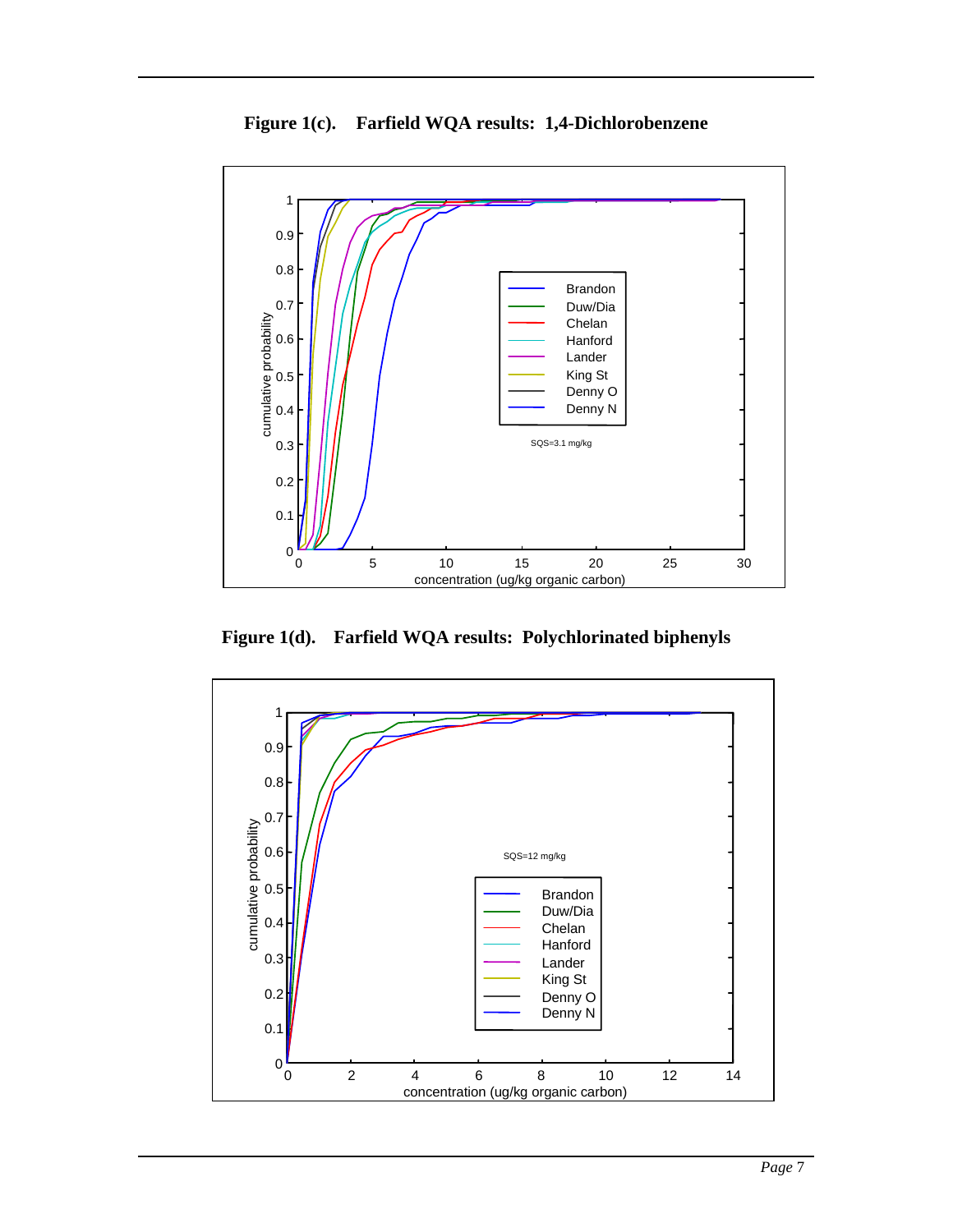

**Figure 1(e). Farfield WQA results: Chrysene**

**Figure 1(f). Farfield WQA results: Mercury**

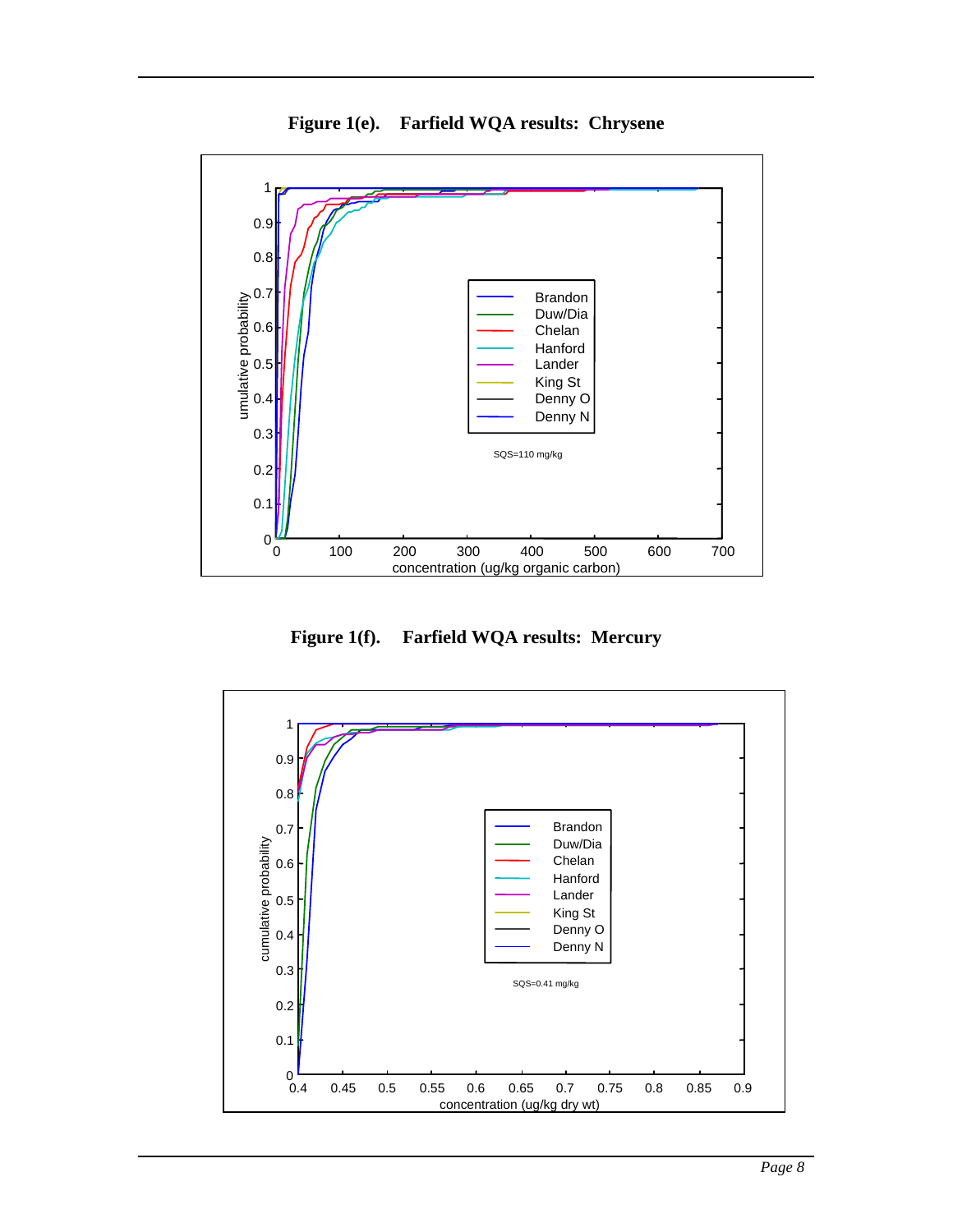

**Figure 1(g). Farfield WQA results: Bis(2-ethylhexyl) phthalate**

**Figure 2(a). Nearfield PLUMES results: Copper**

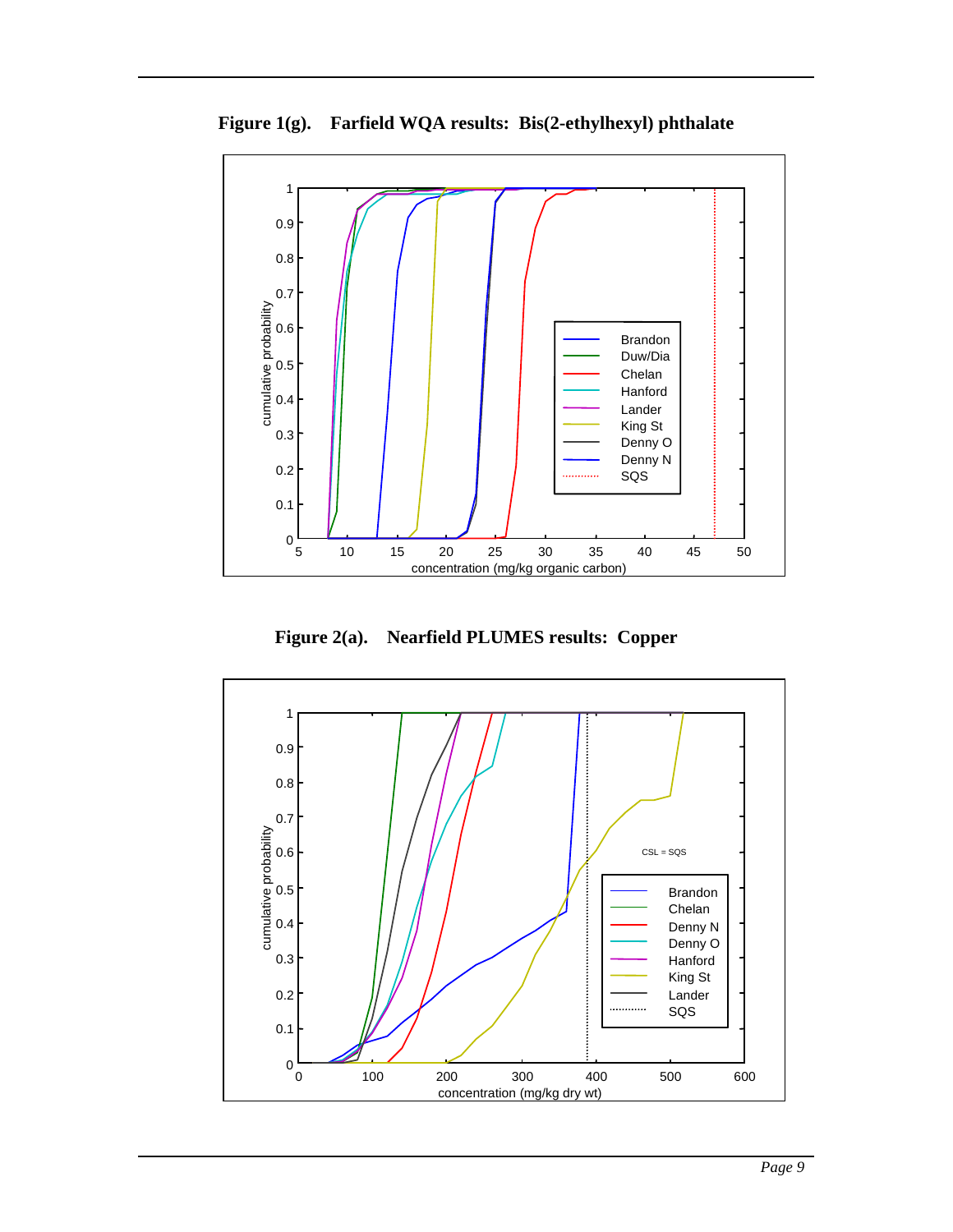

**Figure 2(b). Nearfield PLUMES results: Lead**

**Figure 2(c). Nearfield PLUMES results: 1,4-Dichlorobenzene**

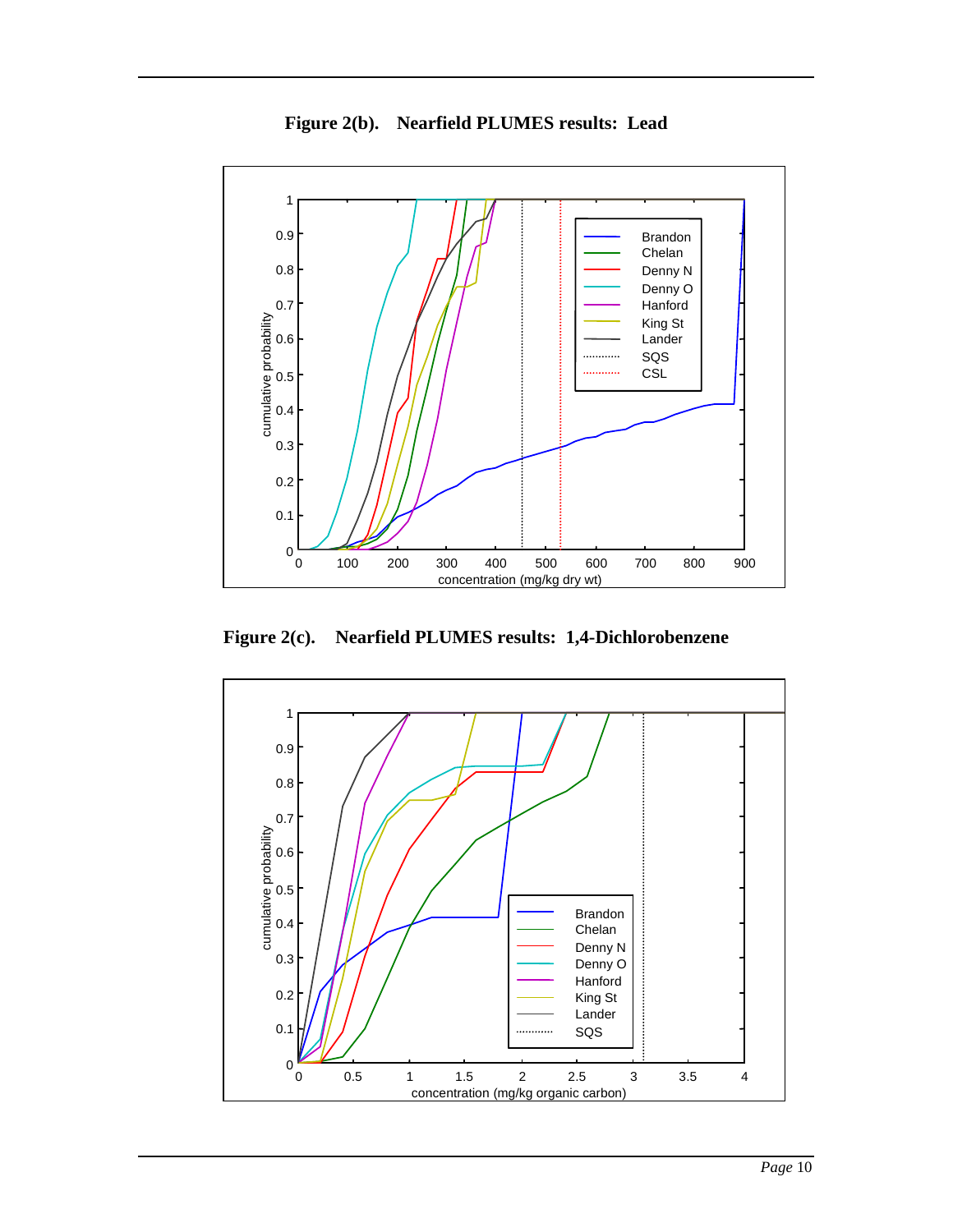

**Figure 2(d). Nearfield PLUMES results: Polychlorinated biphenyls**

**Figure 2(e). Nearfield PLUMES results: Chrysene**

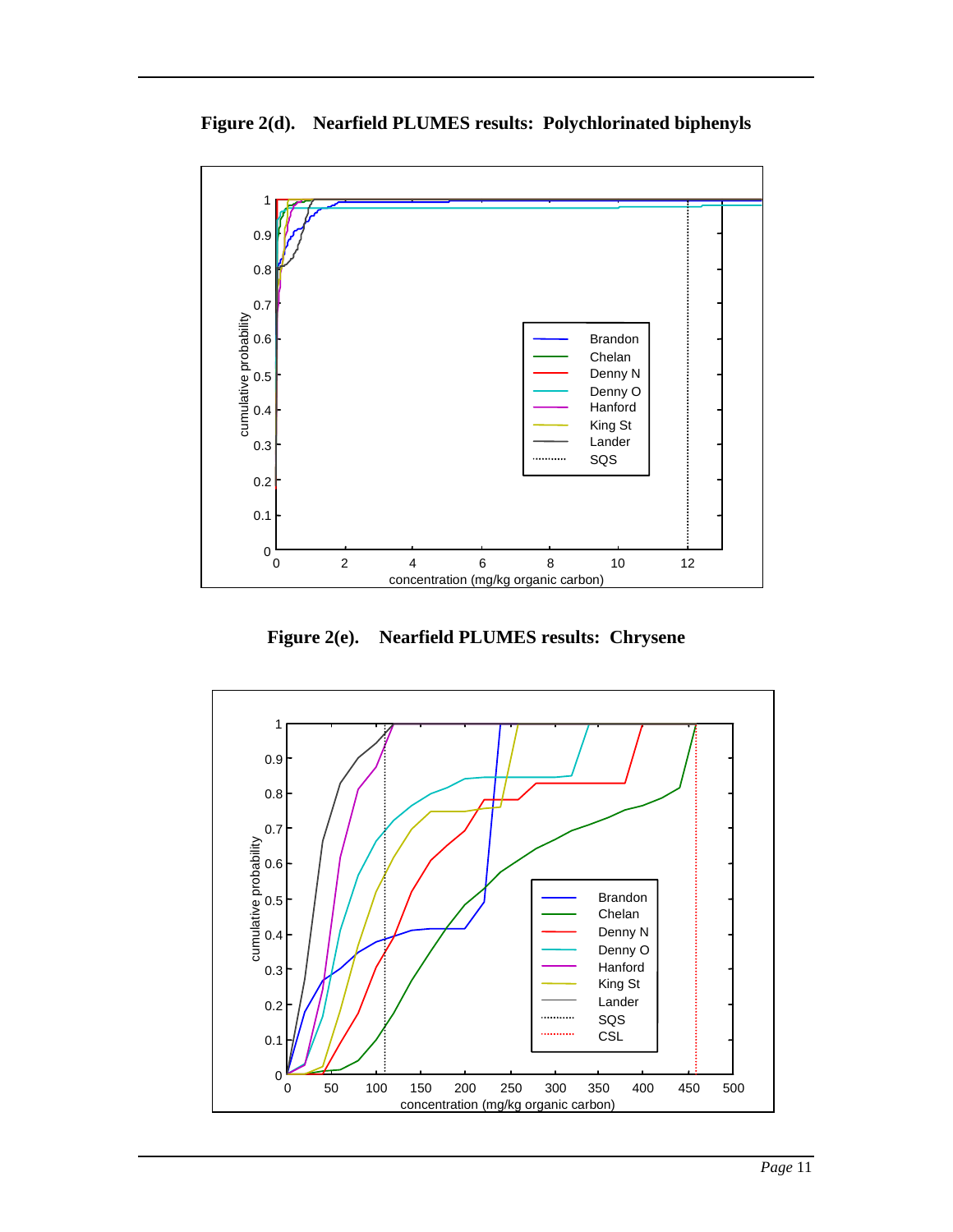

**Figure 2(f). Nearfield PLUMES results: Mercury**

**Figure 2(g). Nearfield PLUMES results: Bis(2-ethylhexyl) phthalate**

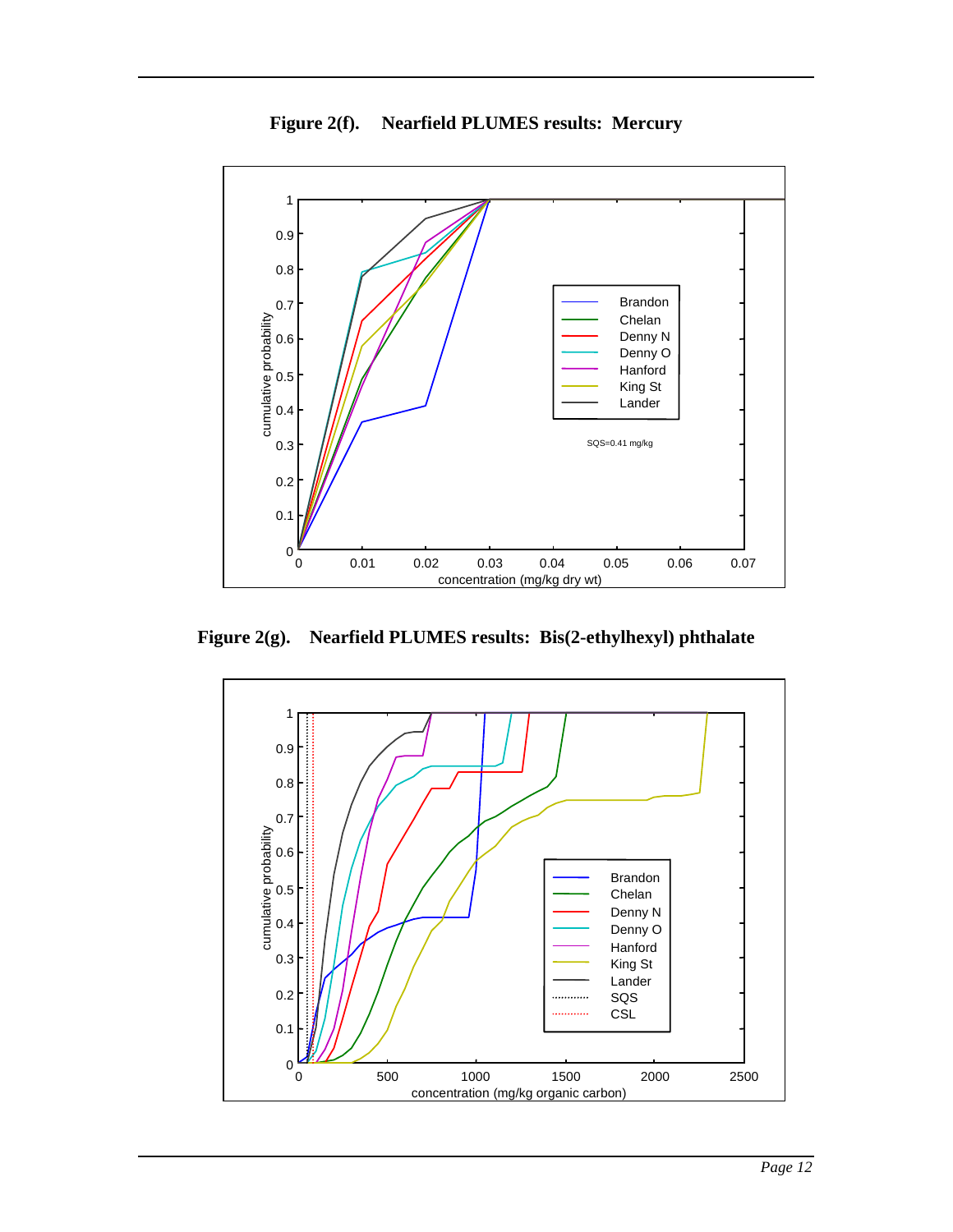### **REVIEW OF MODELS**

The SMS outlines models that are approved for sediment impact zone modeling and sediment natural recovery predictions. In addition to those listed in the SMS, other models have been approved by the Department of Ecology as part of cleanup action alternatives and remedial actions. Table 2 lists some sediment impact and natural recovery models that have been used in the region and identifies those that have been used by the County.

| Model                    | Model Type, Approval, Use by County                                                                                                                                   |
|--------------------------|-----------------------------------------------------------------------------------------------------------------------------------------------------------------------|
| <b>CORMIX</b>            | SMS Sediment Impact Zone, Natural Recovery, used by<br>County                                                                                                         |
| <b>PLUMES</b>            | SMS Sediment Impact Zone, Natural Recovery, used by<br>County; recognized under the SMS for recontamination<br>assessment in the near-field zone adjacent to outfalls |
| <b>WASP</b>              | <b>SMS</b> Sediment Impact Zone, Natural Recovery; typically<br>the preferred model under SMS for multiple source<br>conditions and other complex sites               |
| SEDCAM (METSED)          | <b>SMS</b> Natural Recovery, used by County                                                                                                                           |
| Officer and Lynch        | Natural Recovery (by Ecology approval)                                                                                                                                |
| Van Genuchten and Parker | Natural Recovery (by Ecology approval)                                                                                                                                |
| EFDC (WQA Model)         | Sediment Impact Zone, Natural Recovery, used by County                                                                                                                |

| Table 2. | <b>Sediment Impact and Natural Recovery Models</b> |  |  |
|----------|----------------------------------------------------|--|--|
|          |                                                    |  |  |

The following documents describe sediment recovery and contaminant fate and transport models that have been applied to the study area.

- "Norfolk Recontamination Modeling Report," prepared for the Elliott Bay/Duwamish Restoration Program Panel by Kevin Schock and Randy Shuman, 1996.
- "Predesign Letter Report on Duwamish River Sediment Quality Modeling," by ENSR, HDR Engineering, 1998.
- "Predesign Letter Report on Performance Modeling of the Tunnel Alternative," by ENSR, HDR Engineering, 1998.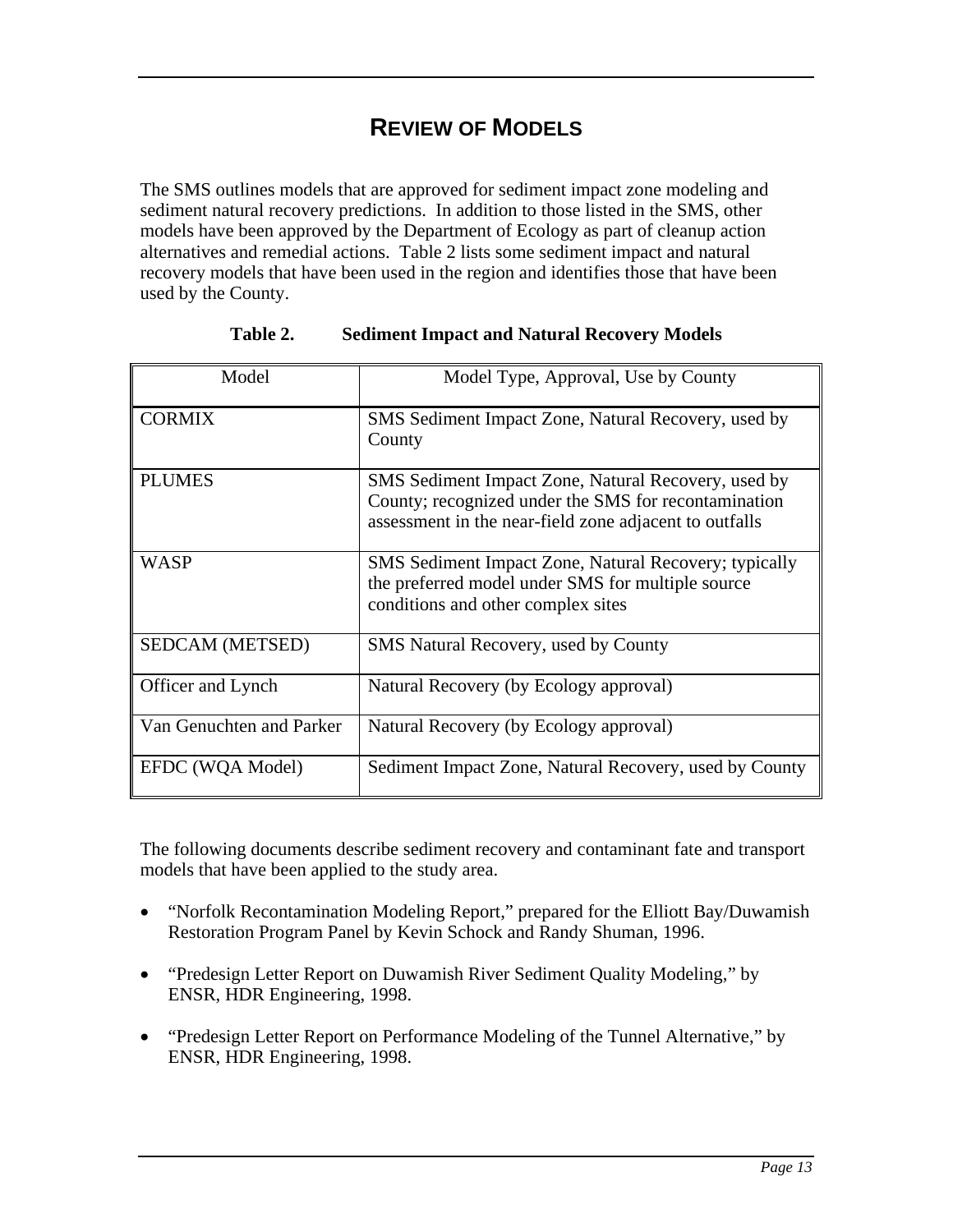- "King County Combined Sewer Overflow Water Quality Assessment for the Duwamish River and Elliott Bay. Draft Volume IV: Hydrodynamic and Fate and Transport Numerical Model for the Duwamish River and Elliott Bay," by the Duwamish River and Elliott Bay Water Quality Assessment Team, 1998.
- "Proposal for Evaluation of Potential Recontamination and Completion of Duwamish Site Assessment Report," by EcoChem, 1998.

#### **METSED Model**

The METSED model is a modified form of the SEDCAM sediment recovery model. SEDCAM was developed for the Commencement Bay Nearshore/Tideflats Feasibility Study and Record of Decision, and is listed as an approved method to estimate sediment recovery under the SMS program. SEDCAM incorporates the effects of sedimentation, biodegradation, and diffusion processes (Tetra Tech, 1988). The model assumes a wellmixed system and allows for the continual input of contaminants with sedimentation.

Several versions of METSED were created, with each successive version augmenting various aspects of the SEDCAM model. The first version of METSED applied SEDCAM over a series of discrete time periods to allow for a time-varying loading of contaminant into the sediments. Chemical discharge concentrations were based on analytical results of field samples collected (for both the sediments and CSO discharges); total suspended solids concentrations (TSS) for the river were estimated by an empirical relationship; contaminant partition coefficients were based on literature values; and CSO inflow values were based on representative CSO loading hydrographs for the area. The dilution of CSO inflow was a length-based factor, estimated by the extent of existing contamination, the whole river width, and the momentum of the CSO effluent entering the flowing river. The METSED model was configured to solve the SEDCAM equation over a series of one-week intervals; the estimated concentration from the preceding interval would become the input concentration for the successive interval. Contaminant inputs from the CSO and stormdrains were included to evaluate the effect that CSO source elimination would have on sediment concentrations.

The second version of METSED incorporated better estimates for the dilution of the CSO and stormdrain discharges with the river flow. CORMIX3, the Cornell Mixing Zone Expert System (see below), was applied to estimate the dilution from the CSO and stormdrain discharge. Additionally, improved partitioning coefficients were applied for the chemical constituents. The sediment recovery predictive equation was solved in a series of one-week interval inputs, as in the original version of METSED.

The third version of METSED modified the time intervals between input values. Storm events were discretized with a 10-minute time interval, and non-storm events were discretized with an hours- to days- time interval. As with the second version, CORMIX3 was used to estimate the dilution of the CSO and stormdrain effluent with the river. The resulting predicted concentrations were promising enough to prompt a further reduction of the time interval to a constant value of 0.01 day. Under this configuration, the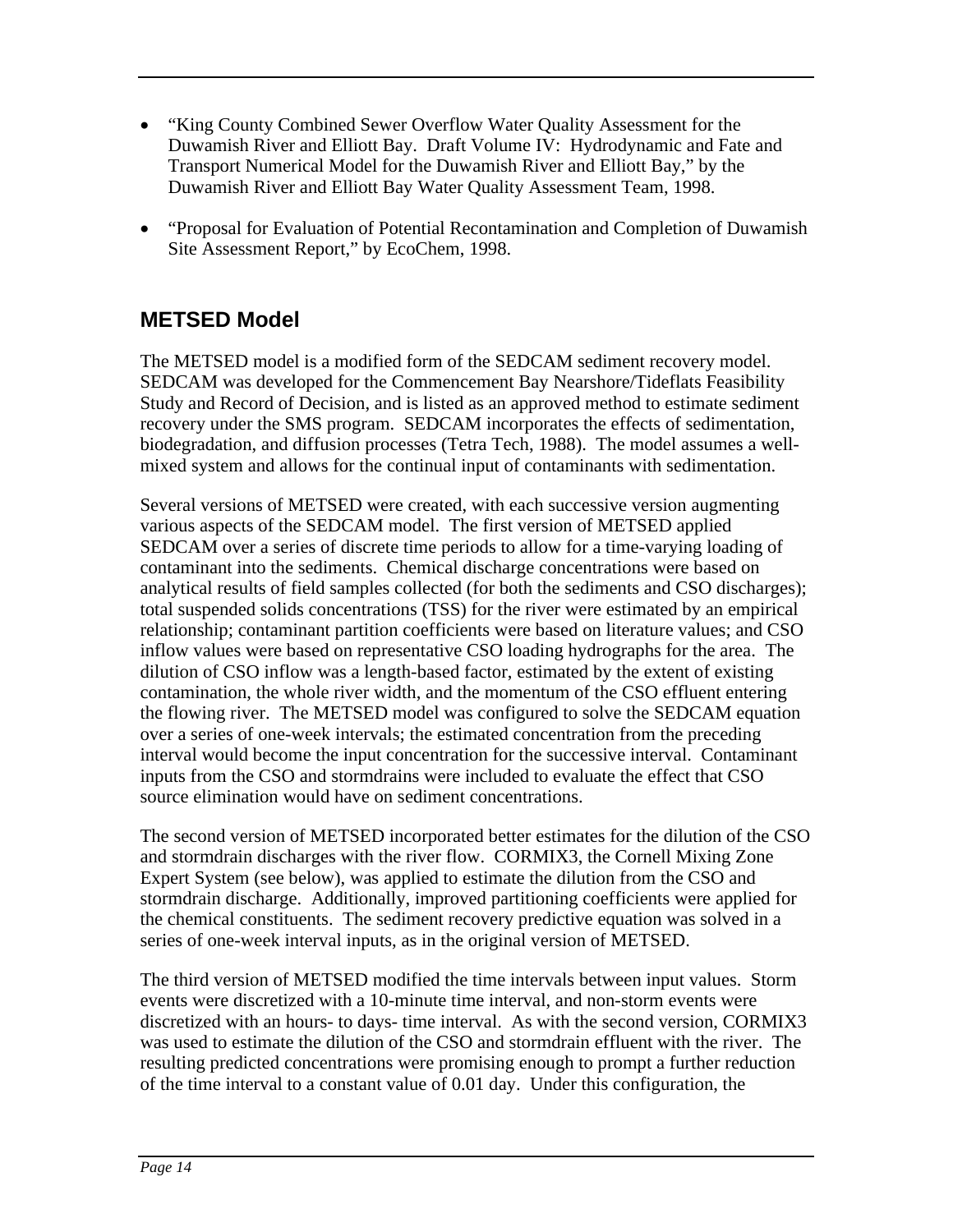METSED model was applied to predict the necessary dilution of the stormdrain input that resulted in sediment concentrations below the SQS values.

In applying the METSED model, estimated values to describe the sediment matrix and mixing process were used. The mixed layer depth was assumed to be 5 cm, an average sediment specific gravity of 2.5 was used, a sediment porosity of 0.6 was applied, and the sediment accumulation rate was based on the fall velocity of the average sediment particle (medium sized silts). The net sediment accumulation rate, a value that is based on field measurements, incorporated sediment accumulation and resuspension for a particular area.

The METSED model is appropriate for an initial indication of whether CSO discharges may result in sediment contamination. However, as a stand-alone model, METSED cannot provide spatial resolution of the contamination area or the sediment impact zone.

#### **EFDC**

The Environmental Fluid Dynamics Code (EFDC) model is a three-dimensional circulation and transport model that is used for estuarine simulations. EFDC incorporates the effects of tides, river hydraulics, and density-driven flows to predict the circulation and hydrodynamics of an estuarine system. EFDC includes sediment transport processes, and allows for the tracking of contaminant fate between the dissolved and sorbed states (Hamrick and Wu). EFDC may be applied to model sediment impact zones and sediment natural recovery. The County has used the EFDC model with the objective of estimating other source loads (sources other than CSOs) into the Duwamish estuary, and assessing how the removal of CSO source loads affects the contaminant concentrations in the water and sediments.

The computational domain for the Duwamish estuary included Elliott Bay, the Duwamish River, and the Green River up to the intersection with I-405. The areal extent of the estuary was discretized into 512 finite difference cells. In the areas of sediment contamination (near the CSO outfalls), the cell size was approximately 250 m by 50 m. Vertically, the water column was divided into 10 layers, with the layer width based on the density stratification. The bottom sediments were treated as one continuous layer. The hydrodynamic and contaminant fate and transport components were calibrated to the Duwamish Estuary.

A field sampling program was implemented to augment water concentration and sediment concentration data for the EFDC modeling input. The Elliott Bay boundary, the Duwamish boundary, and the CSOs were monitored for contaminant concentrations. Sediment concentrations and characteristics within Elliott Bay and the Duwamish River were obtained from a database. Suspended solids input at the Green River boundary was estimated with an empirical relationship based on a database of suspended solids concentrations and flow rate. The County's Runoff and Transport Model used historical rainfall data to estimate stormwater runoff hydrographs. Partition coefficients for metals were computed for each sample site; partition coefficients for organics were obtained from literature references.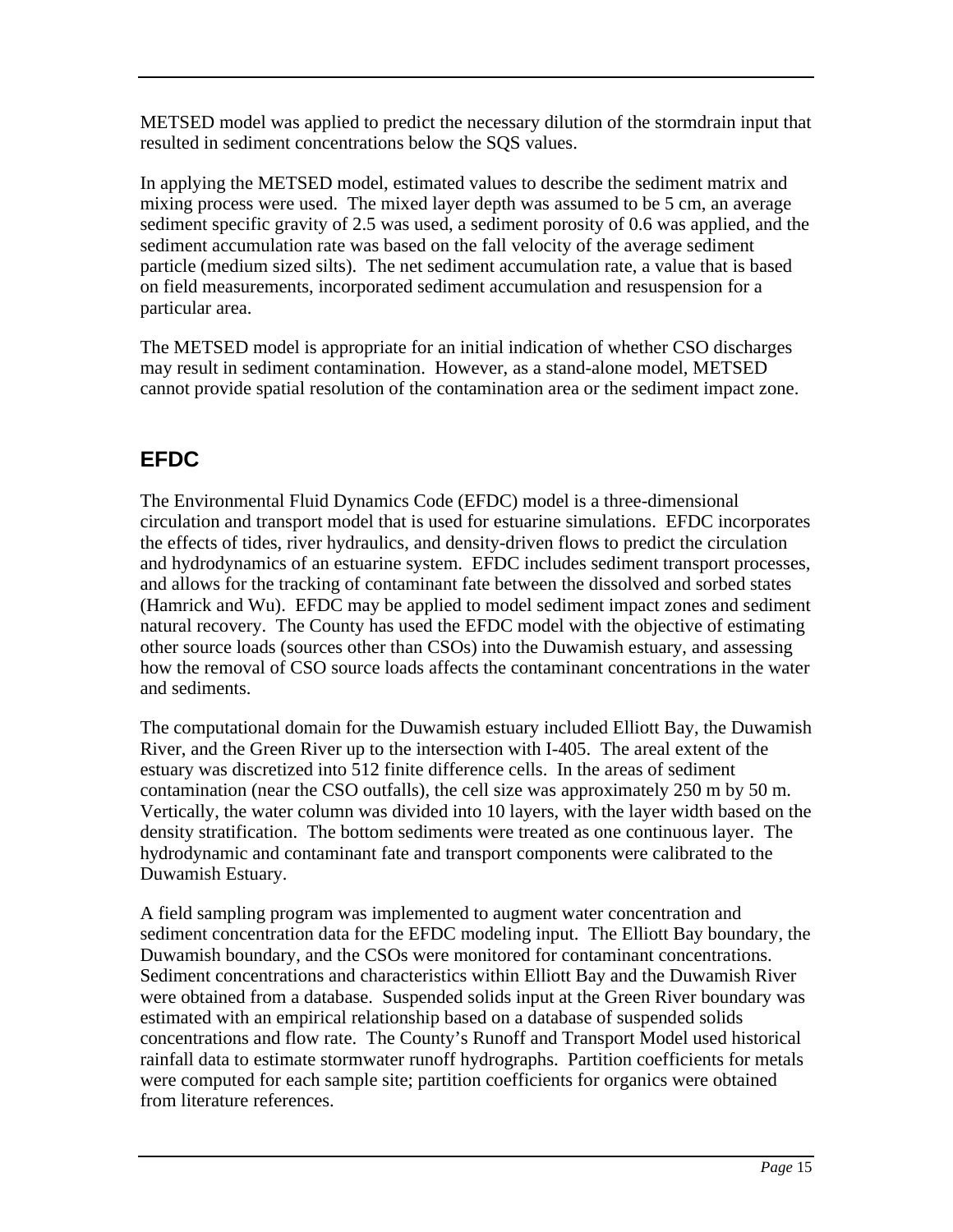The EFDC model could be used to delineate the areal extent of sediment contamination. However, the configuration that is currently used by the County would be computer resource intensive to model the spatial footprint of contamination of all the CSO sites.

### **Officer and Lynch**

The Officer and Lynch (1989) model is a one-dimensional sediment natural recovery model. It incorporates the burying of contaminated sediments, the mixing of cleaner sediments to the surface by benthic organisms, and the exchanges between the bottom sediments and water column. The model also allows for non-advective concentrate exchange due to periodic and episodic resuspension of bottom sediments and exchanges across the bottom boundary layer. In the Officer and Lynch model, the bioturbation effects are represented by a constant diffusion coefficient applied over the mixed layer interval. Beneath the mixed layer, the sediments are treated as a non-diffusive medium.

The Officer and Lynch model is based on the concentrate continuity equations for a system that includes advective and diffusive processes (Officer and Lynch, 1982). Sedimentation is represented by an advection process, and bioturbation is represented as a diffusive process. The model uses the one-dimensional equation for advection and diffusion processes, applying a continuity of flux boundary condition at the sediment: water interface and a continuity of flux and concentrate at the limit of the mixing zone boundary. The Officer and Lynch model also allows for compaction effects in the sediment media and the variation of porosity with depth.

Parameters that need to be properly represented include the mixed layer depth, the net sediment accumulation rate, the bioturbation rate, the sediment specific gravity and porosity, and the interface concentrate exchange rate. The values of these parameters are generally based on field samples, sediment trap data, bathymetry surveys, and radiochemical sediment analysis. The Officer and Lynch model has been applied to predict sediment natural recovery for Sitcum Waterway Operable Unit, other Commencement Bay Nearshore/Tideflats Site areas, Bellingham Bay, and other areas of Puget Sound.

#### **Van Genuchten and Parker**

The van Genuchten and Parker (1984) model is based on the same governing equations as the Officer and Lynch model. The van Genuchten and Parker model includes sediment burial, sediment mixing, and sediment-water exchanges.

In the van Genuchten and Parker model, the concentrate continuity equation for a system with advective and diffusive processes is represented in a partial differential equation. As with the Officer and Lynch model, a continuity of flux boundary condition is applied at the sediment water interface. A continuity of flux and concentrate boundary condition at the limit of the mixing zone boundary would result in the same solution as described in the Officer and Lynch model; however, the van Genuchten and Parker model has been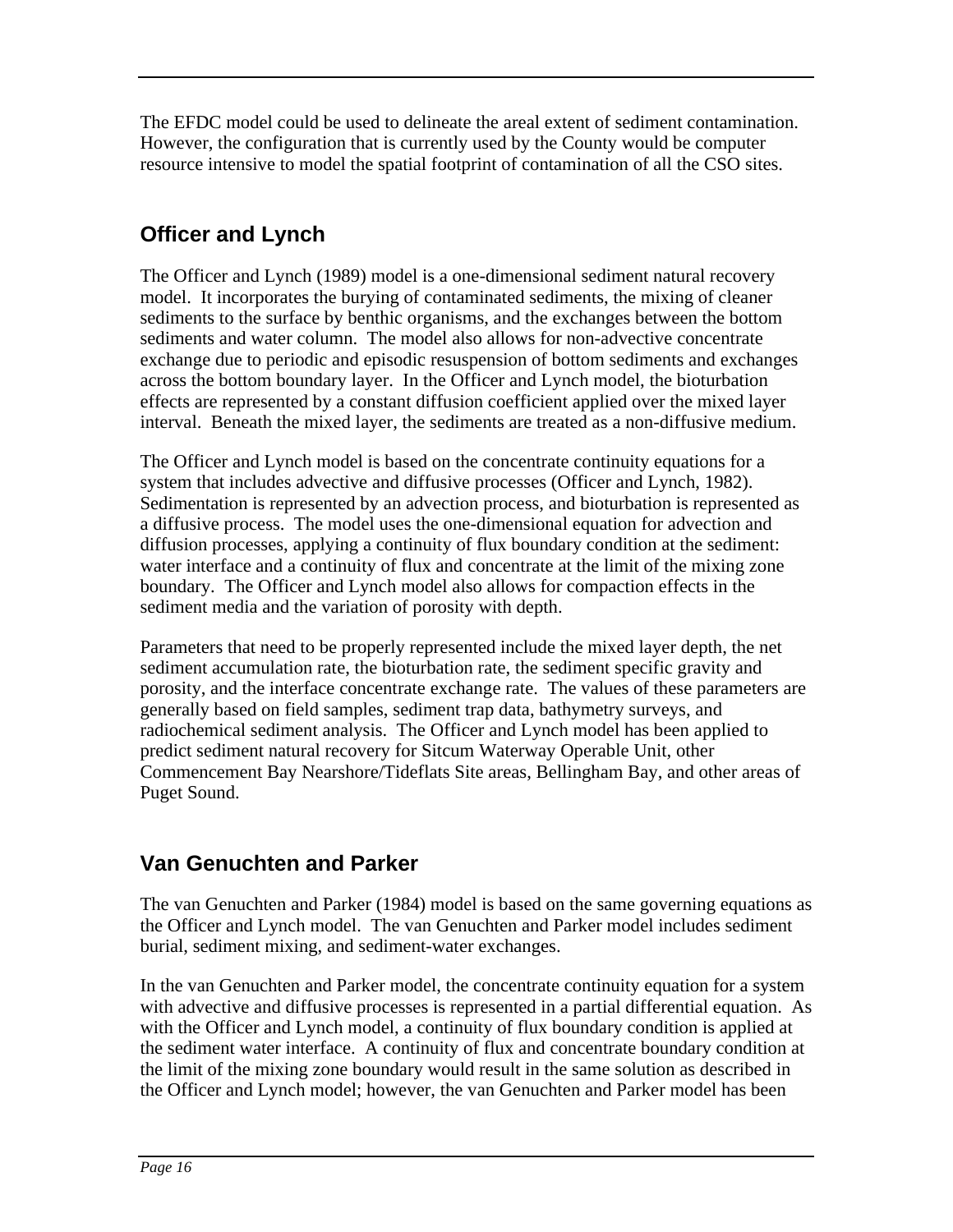configured with a semi-infinite boundary condition of a zero concentration gradient at infinite sediment depth. This implies that the accumulating sediments are allowed to mix throughout the sediment column, that mixing is not limited to the upper portion of the column.

As with the Officer and Lynch model, the net sediment accumulation rate, the bioturbation rate, the sediment specific gravity and porosity values need to be properly represented. The van Genuchten and Parker model has been applied to predict sediment natural recovery in the Hylebos Waterway of the Commencement Bay Nearshore/Tideflats Site.

### **CORMIX and PLUMES**

The Cornell Mixing Zone Expert System (CORMIX) was designed to model pollutant discharges into waterways. The CORMIX system consists of three separate modules to analyze submerged single port discharges, multiport diffuser discharges, and surface discharges from pipes or channels. CORMIX incorporates buoyant effects of the discharge with the stratified flow of the waterway to predict dilution and plume migration and mixing. CORMIX focuses on the near-field mixing zone (Jirka et al. 1996).

CORMIX represents the receiving waterway with average values. While appropriate on a small scale basis, this model is limited to the extent of the discharged plume. CORMIX can be used as a near-field mixing model, when the buoyancy effects of the discharged effluent and momentum effects of the receiving waterway are important.

PLUMES models pollutant discharges and mixing in a manner similar to CORMIX. PLUMES is an EPA model that has obtained regulatory approval for modeling submerged port and multiport diffuser discharges, and is also commonly applied at SMS sites for outfall-related recontamination evaluations.

#### **WASP**

WASP (the Water Quality Analysis Simulation Program) consists of a set of two separate modules to model the hydrodynamics and fate and transport of contaminants (both within the water system and sediment system). WASP is listed here because it is identified in the Sediment Management Standards as a sediment impact zone model and as a model to predict the effects of natural recovery. A model such as WASP is particularly appropriate in relatively complex receiving water/sediment environments.

With regard to the governing equations and physical processes, WASP is similar to the EFDC model. Additionally, both WASP and EFDC can be used to model the effect of multiple discharges. Differences between the two models arise in numerical algorithms, how sediment resuspension is handled, and the ability to incorporate sediment layering. The EFDC model treats the sediment as a single layer but can dynamically model sediment resuspension; the WASP model can incorporate multiple sediment layers, but can not dynamically model sediment resuspension.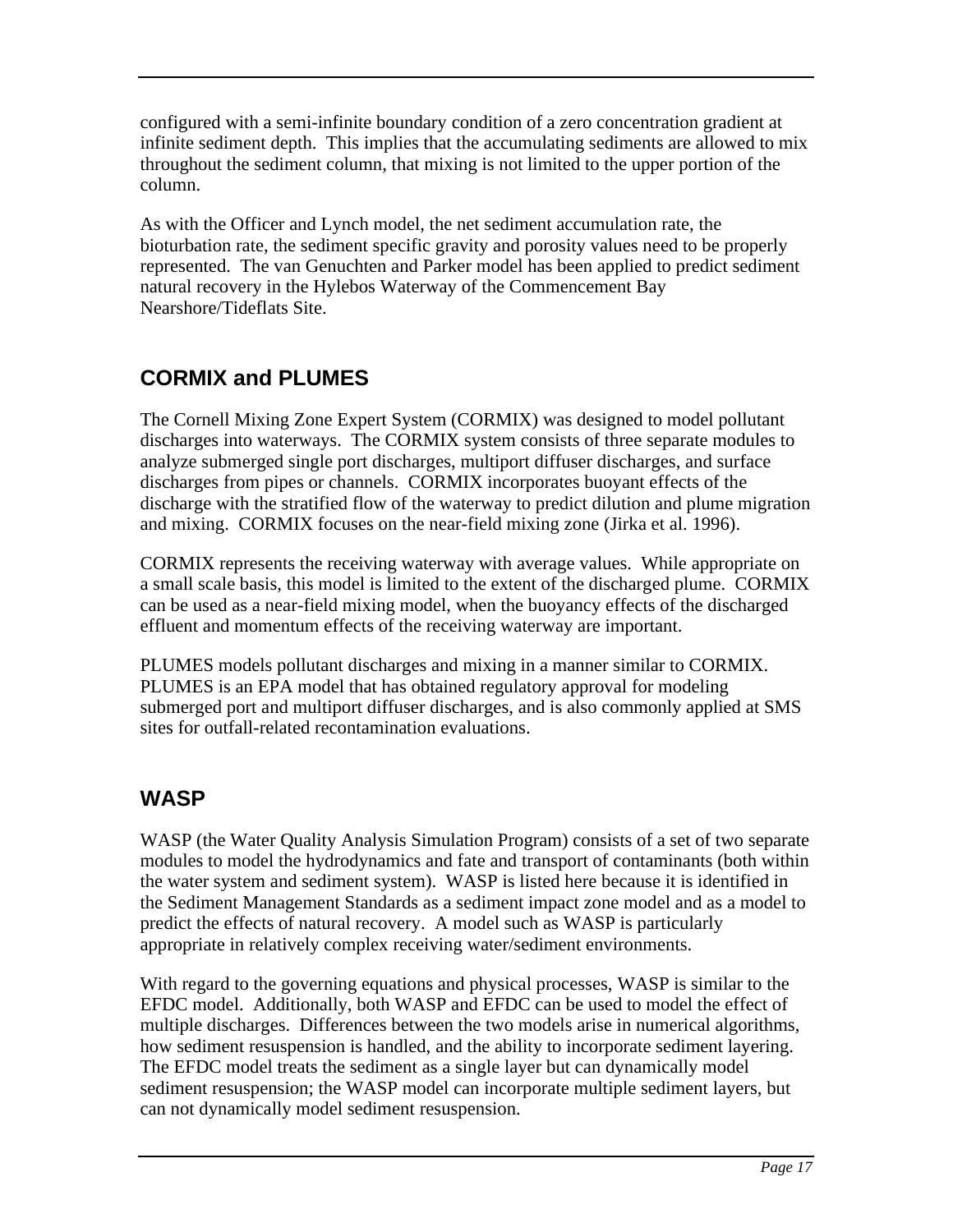The WASP system is comprised of two separate models, DYNHYD, a hydrodynamic model, and WASP, a water quality program. With the hydrodynamic solution, the WASP program solves sediment transport and chemical kinetic relationships to predict the contaminant transport. For WASP simulations, the DYNHYD program is the most compatible one that estimates the hydrodynamic conditions. Other linked programs are also available for application to WASP.

WASP requires a computational domain discretized in a manner similar to the domain for the EFDC simulation of the Duwamish estuary. Since EFDC can dynamically model sediment resuspension, it would be more appropriate for situations that include irregular, varying flow conditions. However, the flow field from an EFDC model run can be used with the WASP model.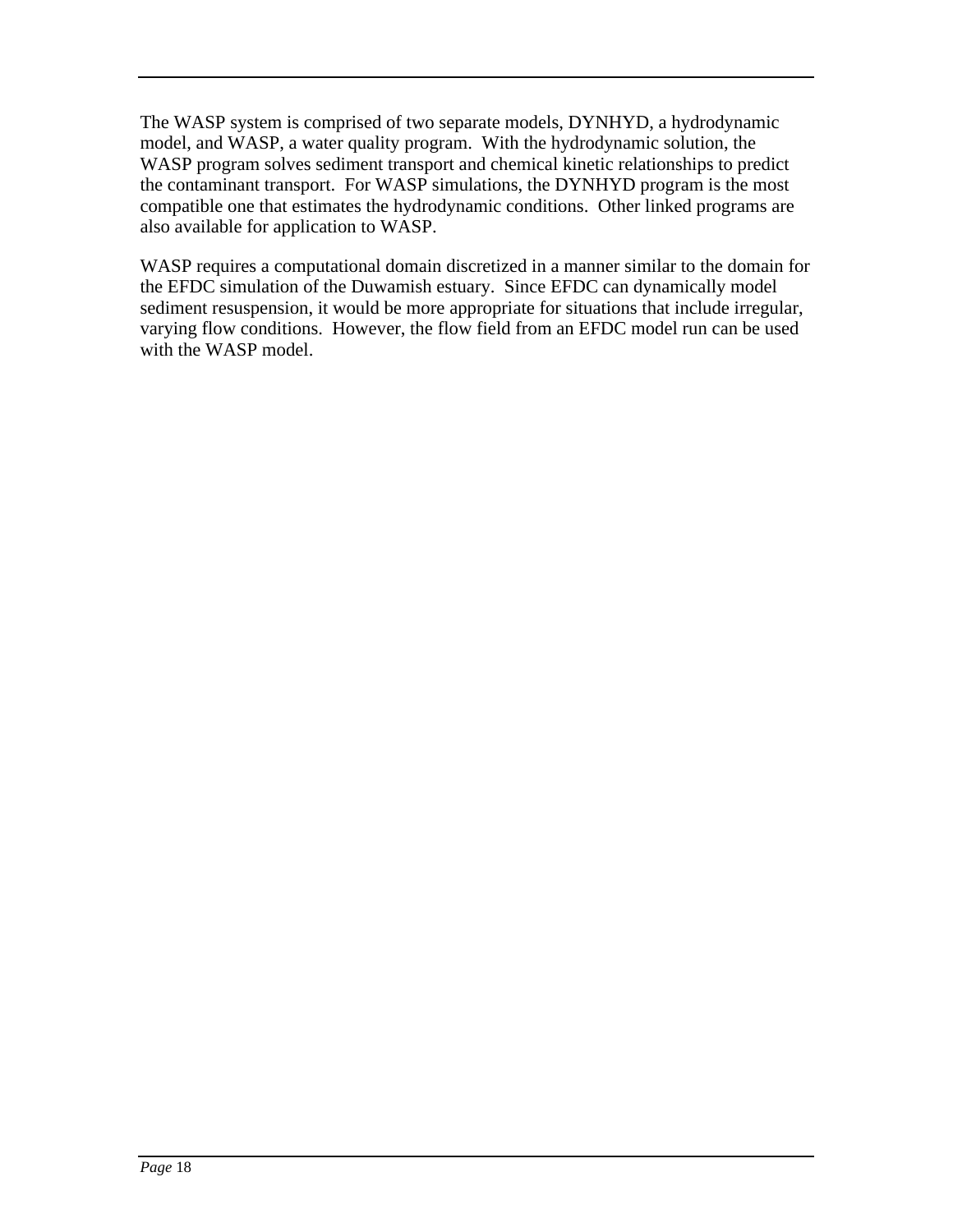#### **DiSCUSSION**

For screening-level analysis, the SEDCAM/METSED model has been applied to some King County sites to evaluate the potential to recontaminate the sediments. The METSED model cannot provide a delineation of the contaminant area, but can be used as an initial tool to indicate whether more detailed modeling should be conducted.

Contaminant fate and transport models, such as EFDC and WASP, are more detailed and can be used to identify the contaminant area. These finite difference models typically require that the extent of the estuary be discretized to model the hydrodynamics of the system. The resolution of spatial discretization affects the computational intensiveness of the model (and the time required for model execution). To keep the computations of the hydrodynamic solution manageable, the discretization may be greater than the contaminated area to be modeled. However, the hydrodynamics and contaminant transport are important processes that contribute to sediment impact and natural recovery processes.

The contaminant fate and transport models can be decoupled from the hydrodynamics; this would enable different grid resolutions between the hydrodynamic solution and the contaminant fate and transport solution. For example, the hydrodynamic solution for a representative time frame (large grid resolution) can be used to run the contaminant fate and transport model (fine grid resolution). A representative time frame could be a tidal cycle with average annual CSO and river inflow conditions.

A means to incorporate local mixing of the CSO inflow is to use a near-field model (such as CORMIX or PLUMES) coupled with the far-field model (such as EFDC or WASP). For an initial screening, the near-field model can be used to assess whether recontamination in the area surrounding the CSO requires further investigation. Should that be the case, the near-field model can be used to help establish the cell size for subsequent contaminant transport model runs.

A sediment mixing model (such as Officer and Lynch) can be applied with the results of the near-field/far-field coupled model. Using a separate sediment recovery model has the advantage that the near-field results can be applied for the local area around the CSO outfall. The Officer and Lynch model is more refined than the SEDCAM model; it has been used to predict the natural recovery for other contaminated sediment sites in the Puget Sound area and in the alternatives decision process for these sites. Use of the Officer and Lynch model requires site specific parameters based on field measurements. This model includes sediment resuspension, but does not track the movement of the resuspended sediment. The Officer and Lynch model represents more of the physical processes behind natural recovery.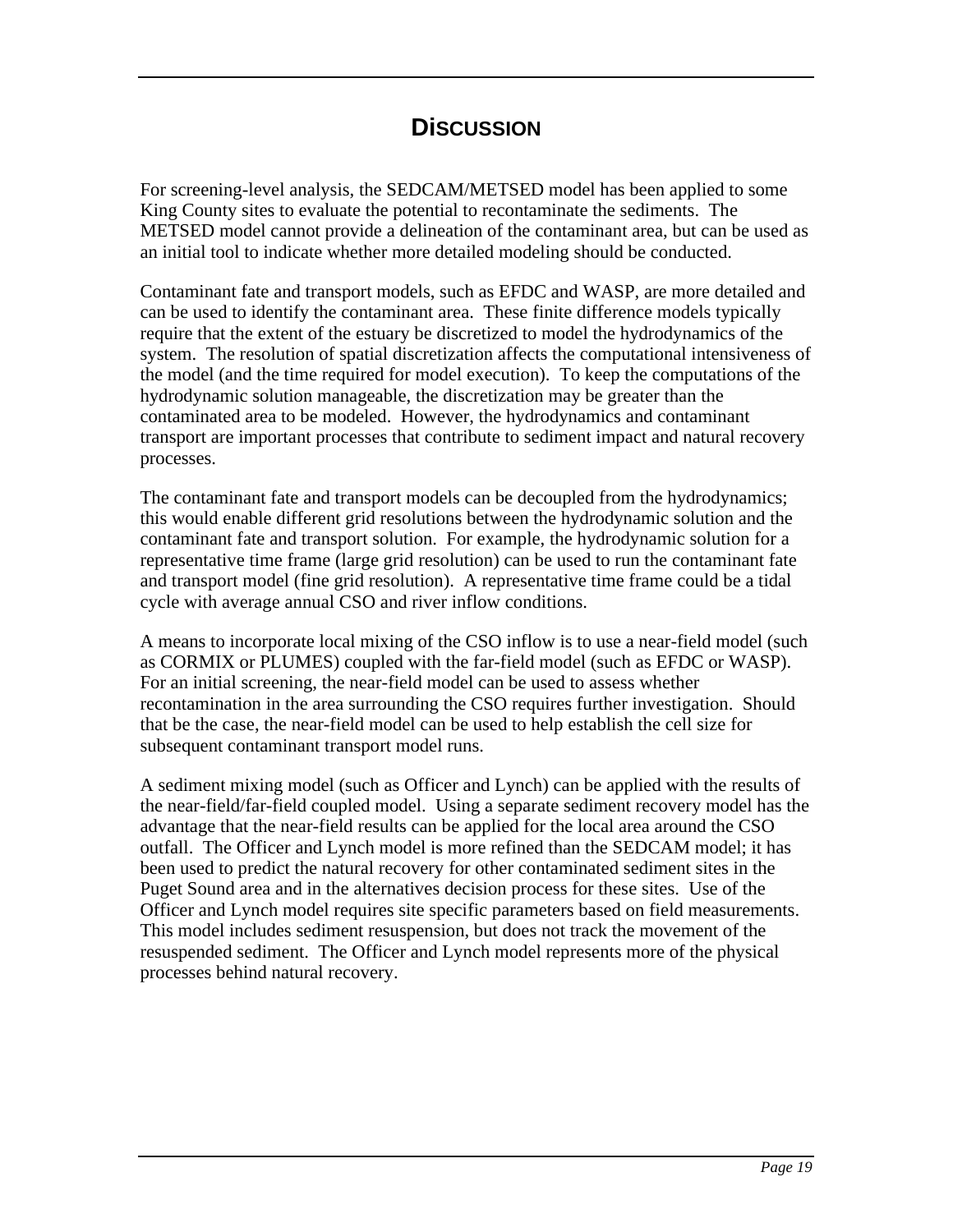#### **RECOMMENDATION**

For the County's Sediment Management Program, a combination of near-field and farfield models is recommended. The discharge model PLUMES is currently used and maintained by the County and is an appropriate model for near-field effects. The hydrodynamic and transport model EFDC is also used by the County and can be applied to predict far-field effects. For sediment impact zone modeling, this coupled combination of models can predict the influence that continuing discharges will produce in the estuarine system. Additionally, the EFDC model results can be used to predict the natural recovery of an area once sources have been controlled. For more detailed representation of the sediments, the sediment deposition and resuspension from EFDC can be used with a sediment recovery model such as the Officer and Lynch model to more accurately represent the sediment mixing process.

The level of detail and refinement to the existing EFDC/PLUMES model currently used would be dependent on the resolution to which the contamination needs to be modeled. For screening level modeling, a flowchart of this recommendation is provided in Figure 3. Using the far-field model (EFDC) as it is currently configured, the contaminant concentration of the suspended solids can be evaluated and compared to the SQS values. Should the model predict concentrations greater than the SQS, then the far-field model could be refined - either in spatial discretization, input concentrations, or flow conditions, to provide a more accurate assessment of the nature and extent of sediment recontamination potential. In addition, the near-field model (PLUMES) results could be evaluated and compared to the SQS values. (Many of these steps in the process have already been completed, and are discussed in the Preliminary Model Results section.)

Should the near-field model results exceed the SQS, then the PLUMES model can be used to define the zone of initial dilution; that can be used as the minimum cell size for further refinements to the near-field modeling. The refined PLUMES runs can then be used to evaluate whether the contaminant concentrations of suspended solids exceed the SQS in the zone of initial dilution. Should that be the case, then the modeling can be refined, either with a steady state approximation using the EFDC model (as it is configured), or using the WASP contaminant transport model (with a hydrodynamic solution of a representative long-term average condition). These refinements would enable a finer grid resolution to better define contaminant extent with subsequent modeling runs.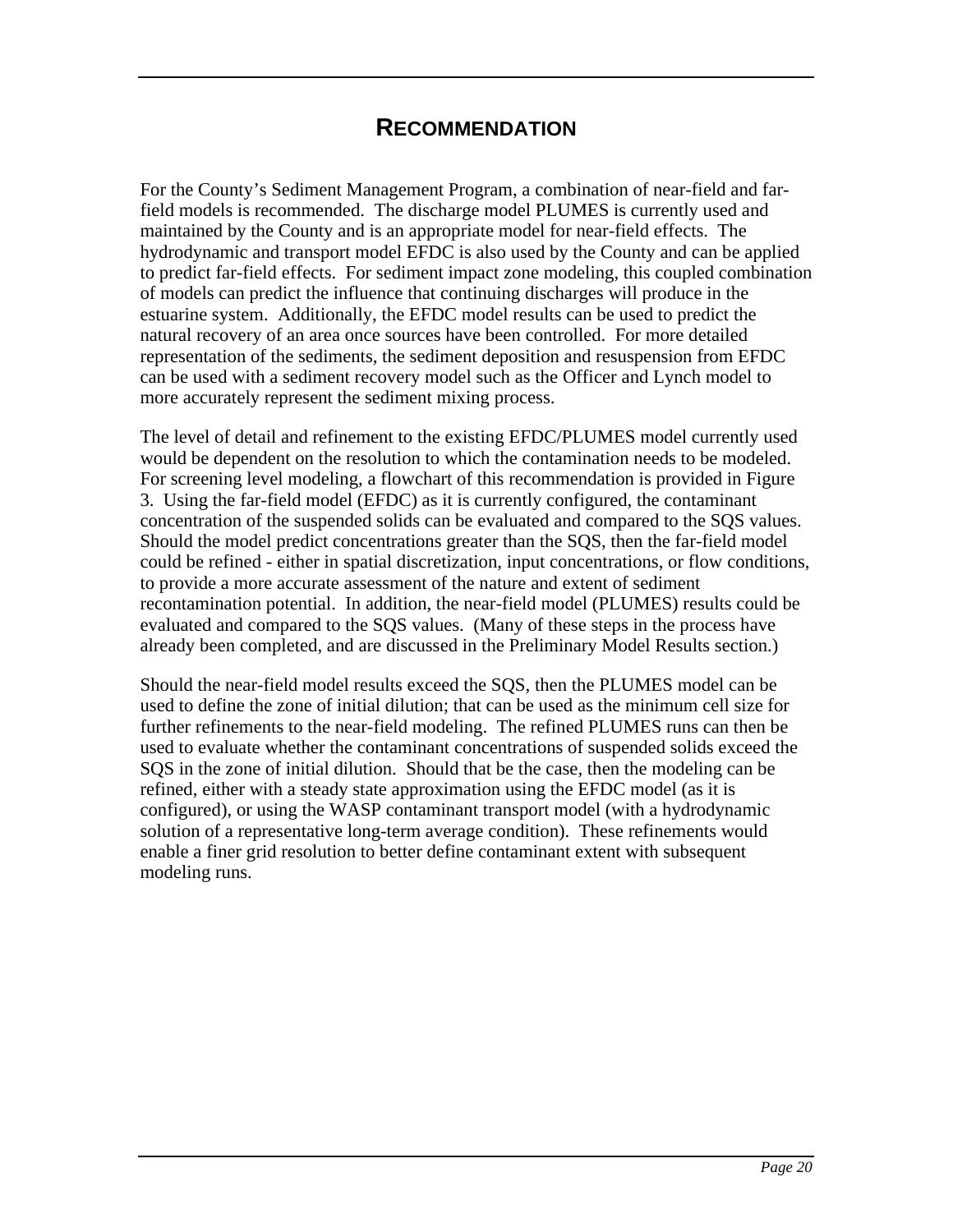#### **Figure 3. Screening Modeling Flowchart**

I:\klarm\share\KingCo\ScreeningFC.ppt **Farfield (WQA) Modeling > SQS? > SQS? > SQS in ZID? Yes Yes YesNo No No Evaluate Contaminant Concentration of Suspended Solids Evaluate Contaminant Concentration of Suspended Solids Nearfield (PLUMES) Modeling Refine Modeling Sediment Natural Recovery Modeling Define ZID with PLUMESSediment Natural Recovery Modeling 2-D Steady State Modeling (WQA) Evaluate Contaminant Concentration of Suspended Solids** ZID = Zone of Initial Dilution SQS = Sediment Quality Standards

#### **Screening Modeling Flowchart**